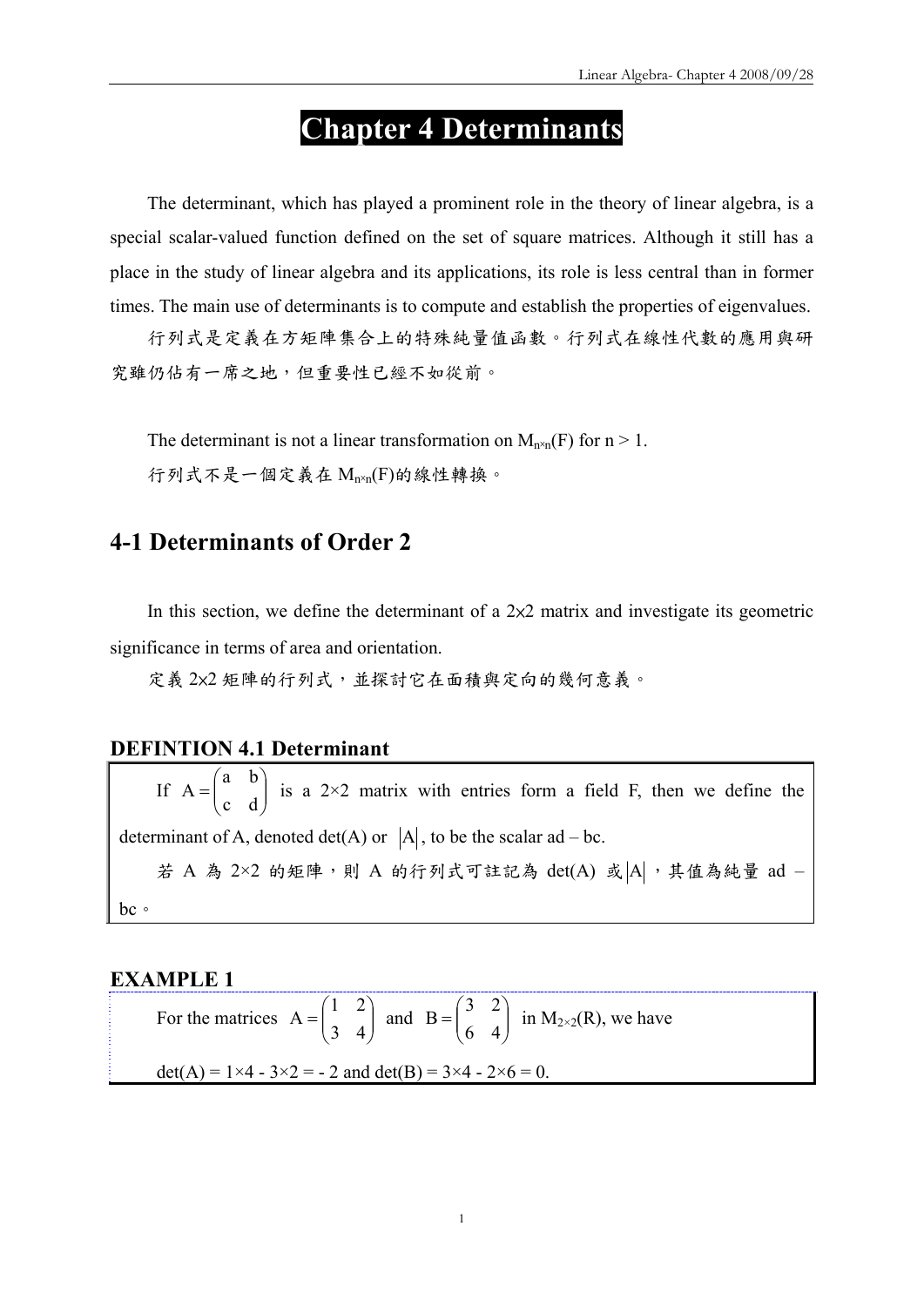

For the matrices A and B in Example 1, we have

 $\overline{\phantom{a}}$ ⎠ ⎞  $\parallel$ ⎝  $+ B = \begin{pmatrix} 4 & 4 \\ 9 & 8 \end{pmatrix}$ 4 4  $A + B = \begin{vmatrix} 1 & 1 \\ 0 & 0 \end{vmatrix}$ 

and so det( $A + B$ ) =  $4 \times 8 - 4 \times 9 = -4$ .

Since det(A+B)  $\neq$  det(A)+det(B), the function det:  $M_{2\times2}(R) \rightarrow R$  is not a linear transformation.

注意:行列式不是線性轉換函數。

#### **Theorem 4.1**

The function det:  $M_{2\times2}(F) \rightarrow F$  is a linear function of each row of a 2×2 matrix when the other row is held fixed. That is, if u, v, and w are in  $F^2$  and k is a scalar, then

$$
\det\begin{pmatrix} u+kv \\ w \end{pmatrix} = \det\begin{pmatrix} u \\ w \end{pmatrix} + k \det\begin{pmatrix} v \\ w \end{pmatrix} \text{ and } \det\begin{pmatrix} w \\ u+kv \end{pmatrix} = \det\begin{pmatrix} w \\ u \end{pmatrix} + k \det\begin{pmatrix} w \\ v \end{pmatrix}
$$
  
\n
$$
\stackrel{\text{d}}{\leq} \stackrel{\text{d}}{\leq} \stackrel{\text{d}}{\leq} \stackrel{\text{d}}{\leq} \stackrel{\text{d}}{\leq} \stackrel{\text{d}}{\leq} \stackrel{\text{d}}{\leq} \stackrel{\text{d}}{\leq} \stackrel{\text{d}}{\leq} \stackrel{\text{d}}{\leq} \stackrel{\text{d}}{\leq} \stackrel{\text{d}}{\leq} \stackrel{\text{d}}{\leq} \stackrel{\text{d}}{\leq} \stackrel{\text{d}}{\leq} \stackrel{\text{d}}{\leq} \stackrel{\text{d}}{\leq} \stackrel{\text{d}}{\leq} \stackrel{\text{d}}{\leq} \stackrel{\text{d}}{\leq} \stackrel{\text{d}}{\leq} \stackrel{\text{d}}{\leq} \stackrel{\text{d}}{\leq} \stackrel{\text{d}}{\leq} \stackrel{\text{d}}{\leq} \stackrel{\text{d}}{\leq} \stackrel{\text{d}}{\leq} \stackrel{\text{d}}{\leq} \stackrel{\text{d}}{\leq} \stackrel{\text{d}}{\leq} \stackrel{\text{d}}{\leq} \stackrel{\text{d}}{\leq} \stackrel{\text{d}}{\leq} \stackrel{\text{d}}{\leq} \stackrel{\text{d}}{\leq} \stackrel{\text{d}}{\leq} \stackrel{\text{d}}{\leq} \stackrel{\text{d}}{\leq} \stackrel{\text{d}}{\leq} \stackrel{\text{d}}{\leq} \stackrel{\text{d}}{\leq} \stackrel{\text{d}}{\leq} \stackrel{\text{d}}{\leq} \stackrel{\text{d}}{\leq} \stackrel{\text{d}}{\leq} \stackrel{\text{d}}{\leq} \stackrel{\text{d}}{\leq} \stackrel{\text{d}}{\leq} \stackrel{\text{d}}{\leq} \stackrel{\text{d}}{\leq} \stackrel{\text{d}}{\leq} \stackrel{\text{d}}{\leq} \stackrel{\text{d}}{\
$$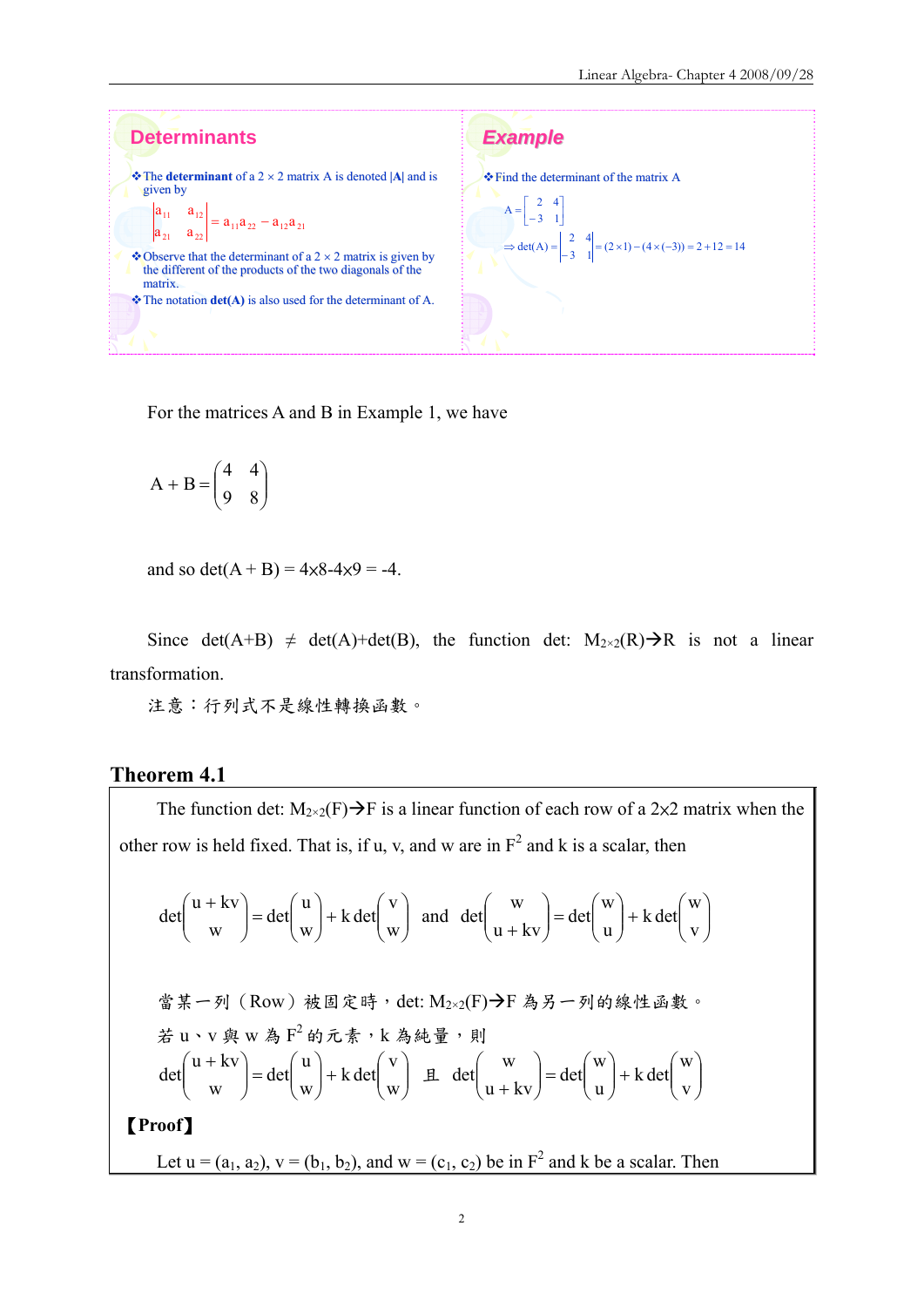$$
\det\begin{pmatrix} u \\ w \end{pmatrix} + k \det\begin{pmatrix} v \\ w \end{pmatrix} = \det\begin{pmatrix} a_1 & a_2 \\ c_1 & c_2 \end{pmatrix} + k \det\begin{pmatrix} b_1 & b_2 \\ c_1 & c_2 \end{pmatrix} = \dots = \det\begin{pmatrix} a_1 + kb_1 & a_2 + kb_1 \\ c_1 & c_2 \end{pmatrix}
$$
  
\n
$$
= \det\begin{pmatrix} u + kv \\ w \end{pmatrix}
$$
  
\nA similar calculation shows that  
\n
$$
\det\begin{pmatrix} w \\ u \end{pmatrix} + k \det\begin{pmatrix} w \\ v \end{pmatrix} = \det\begin{pmatrix} w \\ u + kv \end{pmatrix}
$$

#### **Theorem 4.2**

Let A  $\in M_{2\times2}(F)$ . Then the determinant of  $A = \begin{bmatrix} 1 & 1 & 1 \\ 1 & 1 & 1 \\ 0 & 0 & 1 \end{bmatrix}$ ⎠  $\mathcal{L}$  $\parallel$ ⎝  $=\bigg($ 21  $\lambda$  22  $11 \quad 12$  $A_{21}$  A  $A = \begin{pmatrix} A_{11} & A_{12} \end{pmatrix}$  is nonzero **if and only if** A is invertible. Moreover, if A is invertible, then  $A^{-1} = \frac{1}{\det(A)} \begin{bmatrix} 1 & 1 & 2 \\ 0 & A \end{bmatrix}$ ⎠ ⎞  $\overline{\phantom{a}}$ ⎝  $\big($ −  $^{-1} = \frac{1}{1-(1-\lambda)} \begin{pmatrix} A_{22} & -1 \ 0 & -1 \end{pmatrix}$ 21  $\mathbf{r}_{11}$  $1 \quad 1 \quad 1^{22} \quad - \mathbf{A}_{12}$  $A_{21}$  A  $A_{22}$  - A  $det(A)$  $A^{-1} = \frac{1}{1}$ 令 A∈M2×2(F),則 A 的行列式不為零的『若且唯若』條件為 A 可逆。 再者,若 A 可逆,則 A 的反矩陣為  $\overline{\phantom{a}}$ ⎠ ⎞  $\overline{\phantom{a}}$ ⎝  $\big($ −  $^{-1} = \frac{1}{1-(1-x)^2} \begin{pmatrix} A_{22} & -1 \end{pmatrix}$ 21  $1 \overline{11}$  $1$   $1$   $1$   $1$   $22$   $1$   $12$  $A_{21}$  A  $A_{22}$  - A det(A)  $A^{-1} = \frac{1}{1 + \frac{1}{2}}$ 

#### 【**Proof**】

If det(A)  $\neq$  0, then we can define a matrix  $M = \frac{1}{\det(A)} \begin{bmatrix} 1 & 1 & 2 \\ -A & A \end{bmatrix}$ ⎠ ⎞  $\vert$ ⎝  $\big($ −  $=\frac{1}{1-\epsilon} \begin{pmatrix} A_{22} & -A_{23} \end{pmatrix}$ 21  $\lambda$ 11 22  $\frac{1}{2}$   $\frac{1}{2}$  $A_{21}$  A  $A_{22}$  – A det(A)  $M = \frac{1}{1 + (1 + \lambda)^2} \begin{pmatrix} A_{22} & -A_{12} \ A_{12} & A_{22} & A_{22} \end{pmatrix}$ .

A straightforward calculation shows that  $AM = MA = I$ , and so A is invertible and  $M =$  $A^{-1}$ .

Conversely, suppose that A is invertible, the rank of  $A = \begin{bmatrix} 1 & 1 & 1 & 1 \\ 1 & 1 & 1 & 1 \\ 0 & 0 & 1 & 1 \end{bmatrix}$ ⎠ ⎞  $\vert$ ⎝  $=\bigg($ 21  $\Lambda_{22}$  $11 \quad \Lambda_{12}$  $A_{21}$  A  $A_{11}$  A  $A = \begin{bmatrix} 1 & 1 & 1 \\ 1 & 1 & 1 \end{bmatrix}$  must be 2.

Hence  $A_{11} \neq 0$  or  $A_{21} \neq 0$ .

If  $A_{11} \neq 0$ , and add  $-A_{21}/A_{11}$  times row 1 of A to row 2 to obtain the matrix  $\overline{\phantom{a}}$  $\overline{\phantom{a}}$ ⎠ ⎞  $\overline{\phantom{a}}$  $\mathsf{L}$ ⎝  $\big($ − 11  $12^{21}$   $21$ 22 11  $\mathbf{r}_{12}$ A 0  $A_{22} - \frac{A_{12}A}{A_{12}}$  $A_{11}$   $A$ .

Because elementary row operations are rank-preserving by the corollary to Theorem 3.4, it follows that  $A_{22} - \frac{A_{12}A_{21}}{1} \neq 0$ A  $A_{22} - \frac{A_{12}A}{4}$ 11  $t_{22} - \frac{A_{12}A_{21}}{\Lambda} \neq 0$ .

Therefore det(A) =  $A_{11} A_{22} - A_{21} A_{12} \neq 0$ .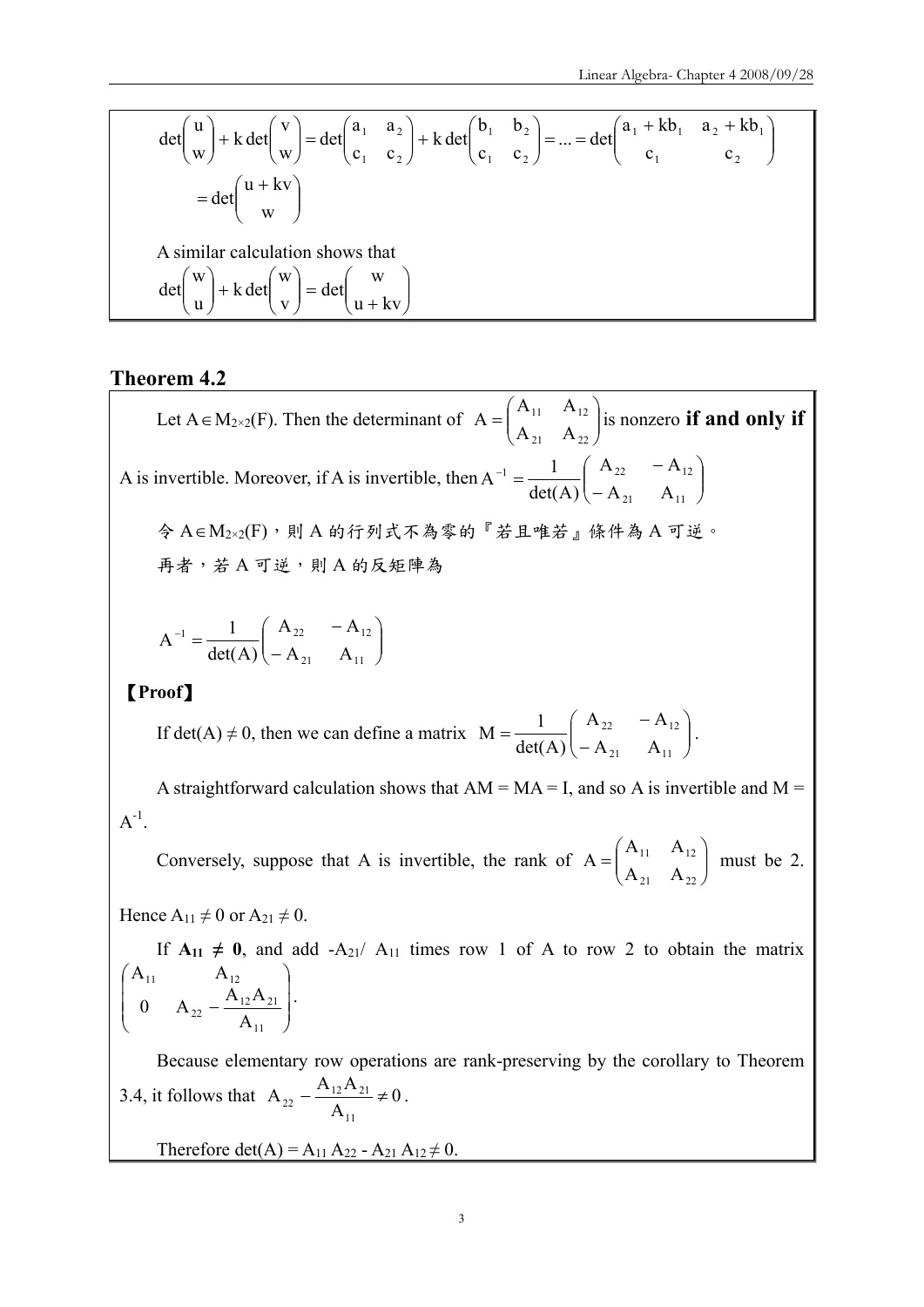On the otherhand, if  $A_{21} \neq 0$ , we see that  $det(A) \neq 0$  by adding  $-A_{11}/A_{21}$  times row 2 of A to row 1 and applying a similar argument. Thus, in either case, det(A)  $\neq$ 0.

$$
≭ det(A) ≠ 0, \n${k, k = M = \frac{1}{det(A)} \begin{pmatrix} A_{22} & -A_{12} \\ -A_{21} & A_{11} \end{pmatrix},
$$
\n
$$
B = AM = MA = I \quad , \n$k, A & A = \frac{1}{2} \begin{pmatrix} A_{22} & -A_{12} \\ -A_{21} & A_{11} \end{pmatrix},
$$
\n
$$
R = \begin{pmatrix} A_{11} & A_{12} \\ A_{21} & A_{22} \end{pmatrix} \Rightarrow B = \begin{pmatrix} A_{11} & A_{12} \\ A_{21} & A_{22} \end{pmatrix} \Rightarrow B = \begin{pmatrix} A_{11} & A_{12} \\ A_{21} & A_{22} \end{pmatrix} \Rightarrow B = \begin{pmatrix} A_{11} & A_{12} \\ B = A_{11} & A_{12} \end{pmatrix} \Rightarrow B = \begin{pmatrix} A_{11} & A_{12} \\ A_{11} & A_{12} \end{pmatrix} \Rightarrow A = \begin{pmatrix} A_{11} & A_{12} \\ 0 & A_{22} - \frac{A_{12}A_{21}}{A_{11}} \end{pmatrix} \Rightarrow B = \begin{pmatrix} A_{12} & A_{12} \\ A_{11} & A_{12} \end{pmatrix} \Rightarrow B = \begin{pmatrix} A_{12} & A_{12} \\ A_{11} & A_{12} \end{pmatrix} \Rightarrow B = \begin{pmatrix} A_{12} & A_{12} \\ A_{11} & A_{12} \end{pmatrix} \Rightarrow B = \begin{pmatrix} A_{12} & A_{12} \\ A_{11} & A_{12} \end{pmatrix} \Rightarrow B = \begin{pmatrix} A_{12} & A_{12} \\ A_{11} & A_{12} \end{pmatrix} \Rightarrow B = \begin{pmatrix} A_{12} & A_{12} \\ A_{11} & A_{12} \end{pmatrix} \Rightarrow B = \begin{pmatrix} A_{12} & A_{12} \\ A_{11} & A_{12} \end{pmatrix} \Rightarrow B = \begin{pmatrix} A_{12} & A_{12} \\ A
$$

註:**An** n×n matrix is invertible if and only if its rank is n. 一個 n×n 的矩陣為可逆的 『若且唯若』條件為該矩陣的 Rank 為 n。

# **The Aea of a Parallelogram**

By the angle between two vectors in  $\mathbb{R}^2$ , we mean the angle with measure  $\theta(0 \le \theta \le \pi)$  that is formed by the vectors having the same magnitude and direction as the given vectors but emanating from the origin.

 $R^2$ 上兩個向量的夾角為一測量角度,該角度是由兩個由原點引出,且與二已知向 量大小相同、方向相同的向量所形成,0≦θ<π。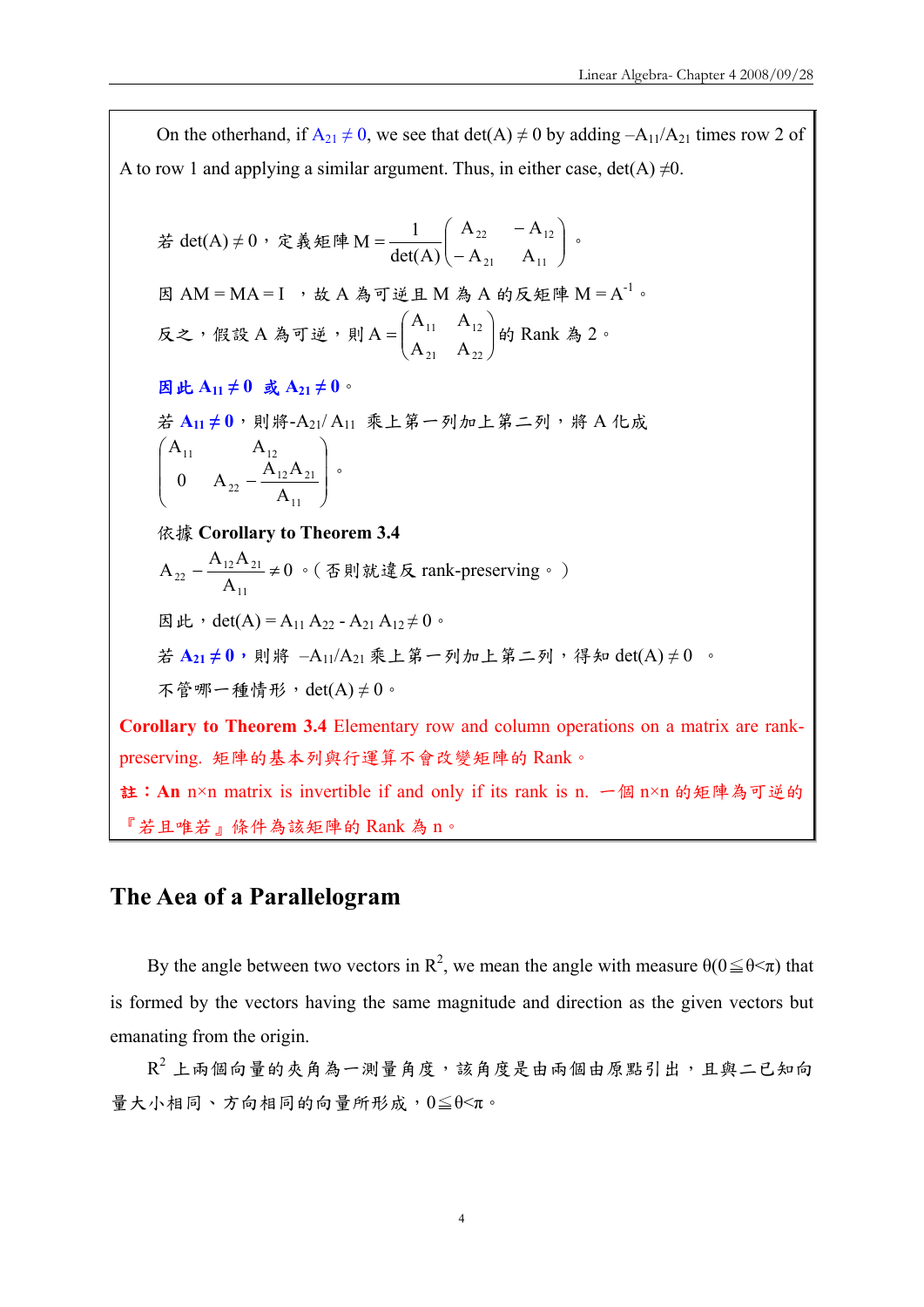

If  $\beta = \{u, v\}$  is an ordered basis for R<sup>2</sup>, we define the orientation of β to be the real number.

 $\sharp$  β = {u, v}是  $R^2$  的有序基底,則 β 的定向(Orientation)可被定義為:

⎟ ⎟ ⎠ ⎞ ⎜ ⎜ ⎝ ⎛ ⎟ ⎟ ⎠ ⎞ ⎜ ⎜ ⎝ ⎛ =⎟ ⎟ ⎠ ⎞ ⎜ ⎜ ⎝ ⎛ v u det v u det v u O (β 的定向)(由 Theorem 4.2 得知分母不等於零。) Clearly 1 v u O = ± ⎟ ⎟ ⎠ ⎞ ⎜ ⎜ ⎝ <sup>⎛</sup> .

Notice that 
$$
O\begin{pmatrix} e_1 \\ e_2 \end{pmatrix} = +1
$$
 and  $O\begin{pmatrix} e_1 \\ -e_2 \end{pmatrix} = -1$ .

Recall that a coordinate system  $\{u, v\}$  is called **right-hand** if u can be rotated into a counterclockwise direction (CCW) through an angle  $\theta$  (0< $\theta$  < $\pi$ ) to coincide with v  $\circ$ Otherwise, {u, v} is called a **left-hand** system.

一個座標系{u, v}被稱為右手定則,表示 u 可依逆時針方向經 θ(0 < θ < π)角旋 轉後與 v 方向一致;反之, 座標系{u, v}則被稱為左手定則。

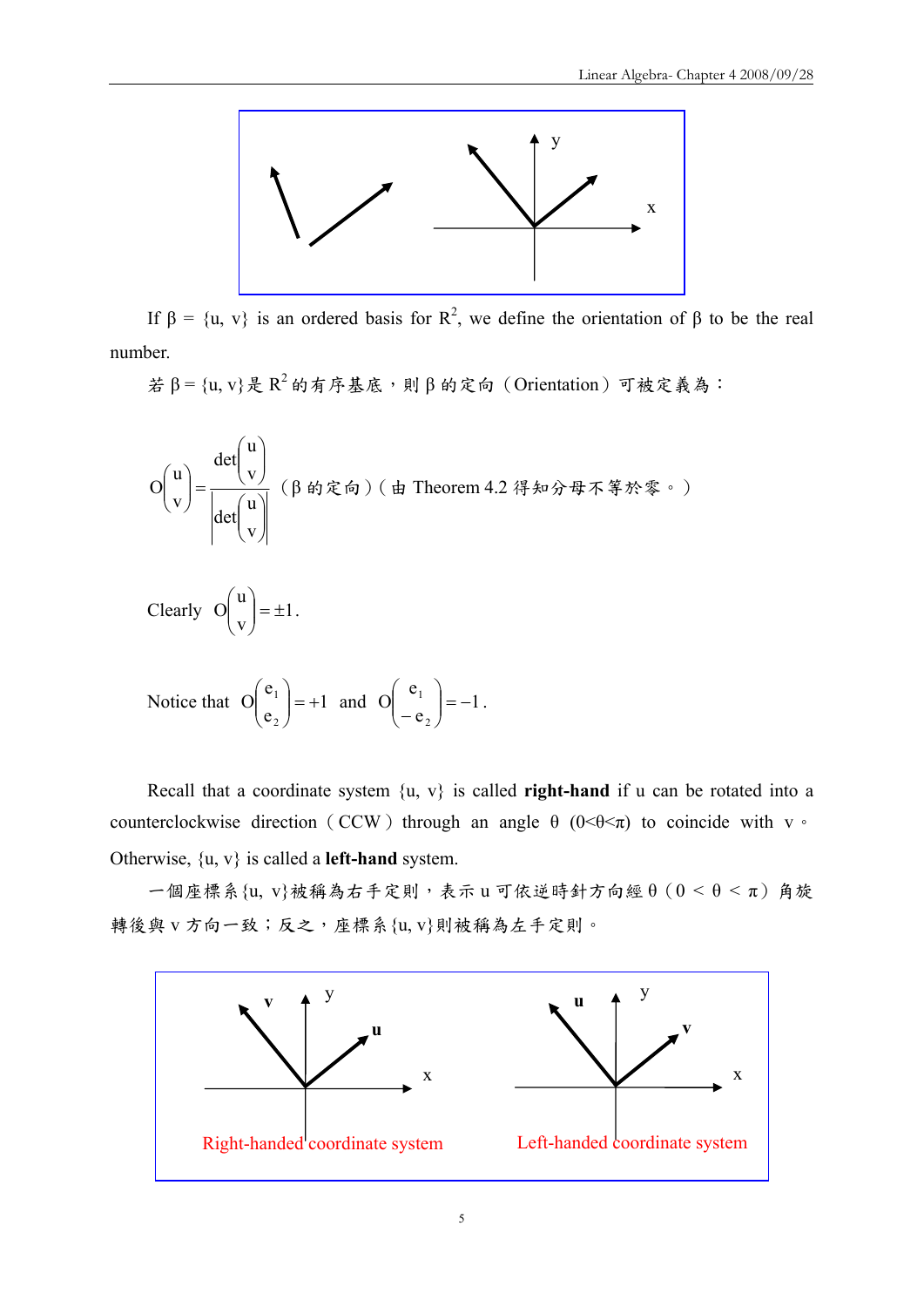In general,  $\begin{bmatrix} 0 \\ 1 \end{bmatrix} = 1$ v u  $\left| \frac{1}{V} \right| =$ ⎠ ⎞  $\overline{\phantom{a}}$ ⎝  $\begin{pmatrix} u \\ h \end{pmatrix} = 1$  if and only if the ordered basis  $\{u, v\}$  forms a right-hand

coordinate system.

一殺而言,O
$$
\begin{pmatrix} u \\ v \end{pmatrix} = 1^{\text{T}}
$$
若且 ্ \�帝基成{u, v}形成**方座bin) 絵**条·

For convenience, we also define  $|O| = 1$ v u  $\left| \frac{a}{v} \right| =$ ⎠ ⎞  $\overline{\phantom{a}}$ ⎝  $\begin{pmatrix} u \\ -1 \end{pmatrix} = 1$  if  $\{u, v\}$  is linearly dependent. 方便起見,若{u, v}為線性相依,也可定義為 O | | = 1 v u  $\left| \frac{a}{v} \right| =$ ⎠  $\setminus$  $\vert$ ⎝  $\begin{pmatrix} u \\ v \end{pmatrix} = 1$ 

Any ordered set  $\{u, v\}$  in  $\mathbb{R}^2$ . Regarding u and v as arrows emanating from the origin of R2 , we call the **parallelogram determined by u and v.**

 $\{u, v\}$ 是  $R^2$  中任何一組有序集合。若將  $u$  與  $v$  看成是  $R^2$  中自原點引出的兩個箭 號,並以 u 及 v 作為平行四邊形的鄰邊,則該平形四邊形可稱為「由 u 及 v 所決定 的平行四邊形」。



當{u, v}為線性相依時,則以 u 及 v 作為鄰邊的平行四邊形,就變成了一線段,其 面積也退化成 0。 以 u 及 v 作為鄰邊的平行四邊形的面積 A  $\begin{bmatrix} \begin{array}{c} \begin{array}{c} \mathbf{a} \end{array} \end{bmatrix}$ ⎠ ⎞  $\overline{\phantom{a}}$ ⎝  $\big($ v u  $\begin{bmatrix} \Delta \\ V \end{bmatrix}$   $\mathscr{B}$  det  $\begin{bmatrix} \alpha \\ V \end{bmatrix}$ ⎠ ⎞  $\parallel$ ⎝  $\big($ v u det | 間, 存在什麼關係? 由於  $det\begin{bmatrix} u \\ v \end{bmatrix}$ ⎠ ⎞  $\parallel$ ⎝  $\sqrt{}$ v u det| ヿ可能為負數,因此平行四邊形的面積應該為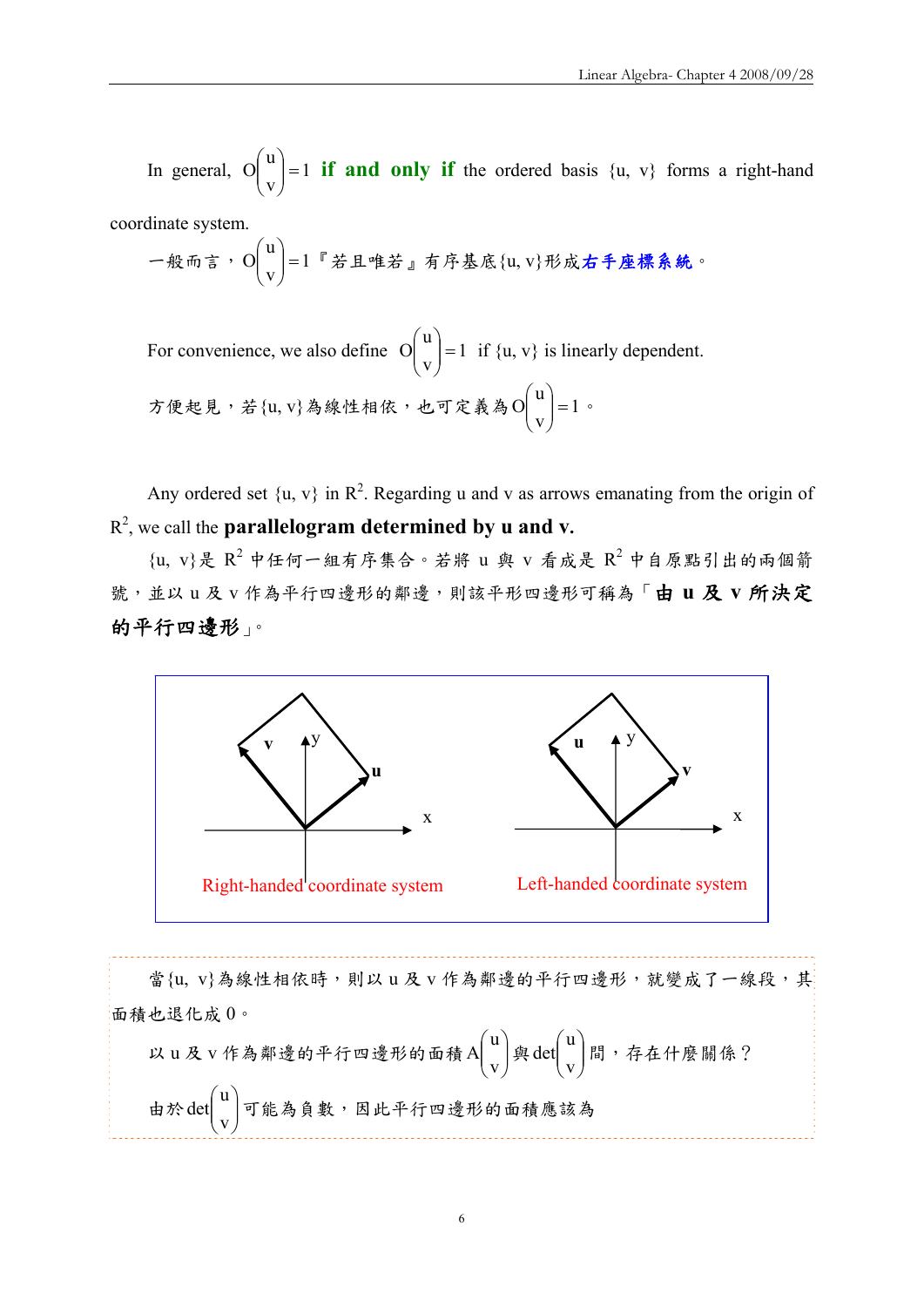$$
A\begin{pmatrix} u \\ v \end{pmatrix} = O\begin{pmatrix} u \\ v \end{pmatrix} \bullet \det\begin{pmatrix} u \\ v \end{pmatrix} \not\exists x A\begin{pmatrix} u \\ v \end{pmatrix} = \left| \det\begin{pmatrix} u \\ v \end{pmatrix} \right| \not\exists x O\begin{pmatrix} u \\ v \end{pmatrix} \bullet A\begin{pmatrix} u \\ v \end{pmatrix} = \det\begin{pmatrix} u \\ v \end{pmatrix},
$$
  
\n
$$
\vec{n} \neq A\begin{pmatrix} u \\ v \end{pmatrix} = \det\begin{pmatrix} u \\ v \end{pmatrix}
$$
  
\n
$$
\vec{r} \neq 0 \Rightarrow O\begin{pmatrix} u \\ v \end{pmatrix} \bullet A\begin{pmatrix} u \\ v \end{pmatrix} \Rightarrow \vec{r} \neq \vec{r} \neq 0 \Rightarrow O\begin{pmatrix} u \\ v \end{pmatrix} \bullet A\begin{pmatrix} u \\ v \end{pmatrix}.
$$

例如:由 u = (-1, 5) 及 v = (4, -2) 所形成的平行四邊形面積為

$$
A\begin{pmatrix} u \\ v \end{pmatrix} = \left| \det \begin{pmatrix} u \\ v \end{pmatrix} \right| = \left| \det \begin{pmatrix} -1 & 5 \\ 4 & -2 \end{pmatrix} \right| = 18 \text{ } \text{°}
$$

例如:以 u 及 v 作為鄰邊的平行四邊形,並將 v 放大 c 倍。

$$
\stackrel{\cdot}{\mathcal{Z}} c = 0 \; , \; \text{and} \; \delta \begin{pmatrix} u \\ cv \end{pmatrix} = O \begin{pmatrix} u \\ 0 \end{pmatrix} \bullet A \begin{pmatrix} u \\ 0 \end{pmatrix} = 1 \bullet 0 = 0 \; .
$$

若 $c \neq 0$ ,則 $c$ v 可視為將 $v$ 放大 $c$  倍, 新的平形四邊形的兩個鄰邊為 $u$ 及 $cv$ 。



$$
A\begin{pmatrix} u \\ cv \end{pmatrix} = base \times altitude = |c| (length of v)(altitude) = |c| \times A\begin{pmatrix} u \\ v \end{pmatrix}.
$$

因為由 u 及 cv 所決定的平形四邊形的高 h 等於由 u 及 v 所決定的平形四邊形的 高。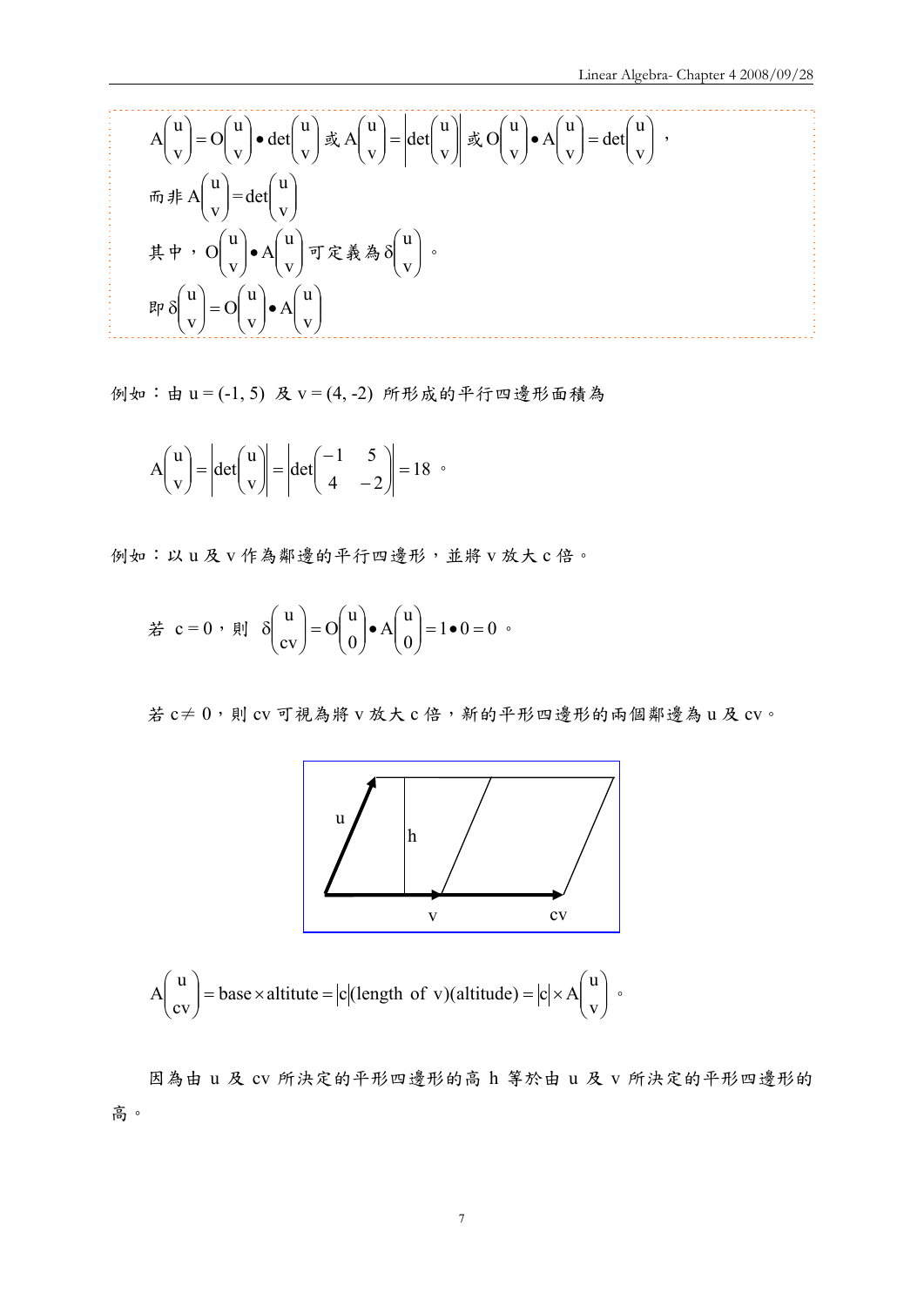$$
\boxtimes \psi \rightarrow \delta \begin{pmatrix} u \\ cv \end{pmatrix} = O \begin{pmatrix} u \\ cv \end{pmatrix} \cdot A \begin{pmatrix} u \\ v \end{pmatrix} = \begin{bmatrix} c \\ |c| \end{bmatrix} \cdot O \begin{pmatrix} u \\ v \end{pmatrix} \cdot \begin{pmatrix} c \\ |c| \end{pmatrix} \cdot A \begin{pmatrix} u \\ v \end{pmatrix} = c \cdot O \begin{pmatrix} u \\ v \end{pmatrix} \cdot A \begin{pmatrix} u \\ v \end{pmatrix} = c \cdot \delta \begin{pmatrix} u \\ v \end{pmatrix} \rightarrow
$$

$$
\boxed{\mathbb{E} \mathbb{E} \cdot \delta \begin{pmatrix} cu \\ v \end{pmatrix} = c \cdot O \begin{pmatrix} u \\ v \end{pmatrix} \cdot A \begin{pmatrix} u \\ v \end{pmatrix} = c \cdot \delta \begin{pmatrix} u \\ v \end{pmatrix}}
$$

例如:以 u 及 v 作為鄰邊的平行四邊形,並將 v 變成 au+bw。

 $\sqrt{ }$ ⎠ ⎞  $\parallel$  $\left( \frac{1}{2} \right) = b \cdot \delta$ ⎠ ⎞  $\overline{\phantom{a}}$ ⎝  $\big($ + δ w u b  $au + bw$  $\begin{bmatrix} u \\ v \end{bmatrix} = b \cdot \delta \begin{bmatrix} u \\ v \end{bmatrix}$ ? For any  $u, w \in \mathbb{R}^2$  and any real numbers a and b.



由 u 及 w 所決定的平形四邊形,與由 u 及 u+w 所決定的平行四邊形具有共同的底 及相同高,即A  $\begin{bmatrix} x \\ y \end{bmatrix} = A \begin{bmatrix} 1 \\ 1 \\ 0 \end{bmatrix}$ ⎠ ⎞  $\parallel$ ⎝  $= A \begin{pmatrix} u \\ u + \end{pmatrix}$ ⎠ ⎞  $\parallel$ ⎝  $\sqrt{}$  $u + w$ u A w u  $A \begin{bmatrix} 0 \\ 1 \end{bmatrix} = A \begin{bmatrix} 0 \\ 0 \end{bmatrix}$  $\hat{\pi}$  a = 0,  $\hat{\mu}$   $\delta \left| \frac{d\mathbf{v}}{d\mathbf{u} + \mathbf{b}\mathbf{w}} \right| = \delta \left| \frac{d\mathbf{v}}{\mathbf{b}\mathbf{w}} \right| = \mathbf{b} \cdot \delta \left| \frac{d\mathbf{v}}{\mathbf{w}} \right|$ ⎠  $\setminus$  $\parallel$  $\left( = \mathbf{b} \cdot \delta \right)$ ⎠  $\setminus$  $\parallel$  $\left( \frac{1}{\sqrt{2\pi}} \right)$ ⎠ ⎞  $\parallel$ ⎝  $\sqrt{}$ + δ w u b bw u  $au + bw$ u

$$
\stackrel{\text{def}}{=} a \neq 0 \quad \text{and} \quad \delta \left( \begin{array}{c} u \\ au + bw \end{array} \right) = a \cdot \delta \left( \begin{array}{c} u \\ u + \frac{b}{a} w \end{array} \right) = a \cdot \delta \left( \begin{array}{c} u \\ \frac{b}{a} w \end{array} \right) = b \cdot \delta \left( \begin{array}{c} u \\ w \end{array} \right)
$$
\n
$$
\text{and} \quad \delta \left( \begin{array}{c} u \\ v_1 + v_2 \end{array} \right) = \delta \left( \begin{array}{c} u \\ v_1 \end{array} \right) + \delta \left( \begin{array}{c} u \\ v_2 \end{array} \right) \cdot \delta \left( \begin{array}{c} u_1 + u_2 \\ v \end{array} \right) = \delta \left( \begin{array}{c} u_1 \\ v \end{array} \right) + \delta \left( \begin{array}{c} u_2 \\ v \end{array} \right)
$$

# **4-2 Determinants of Order n**

In this section, we extend the definition of the determinant to n×n matrices for  $n \ge 3$ .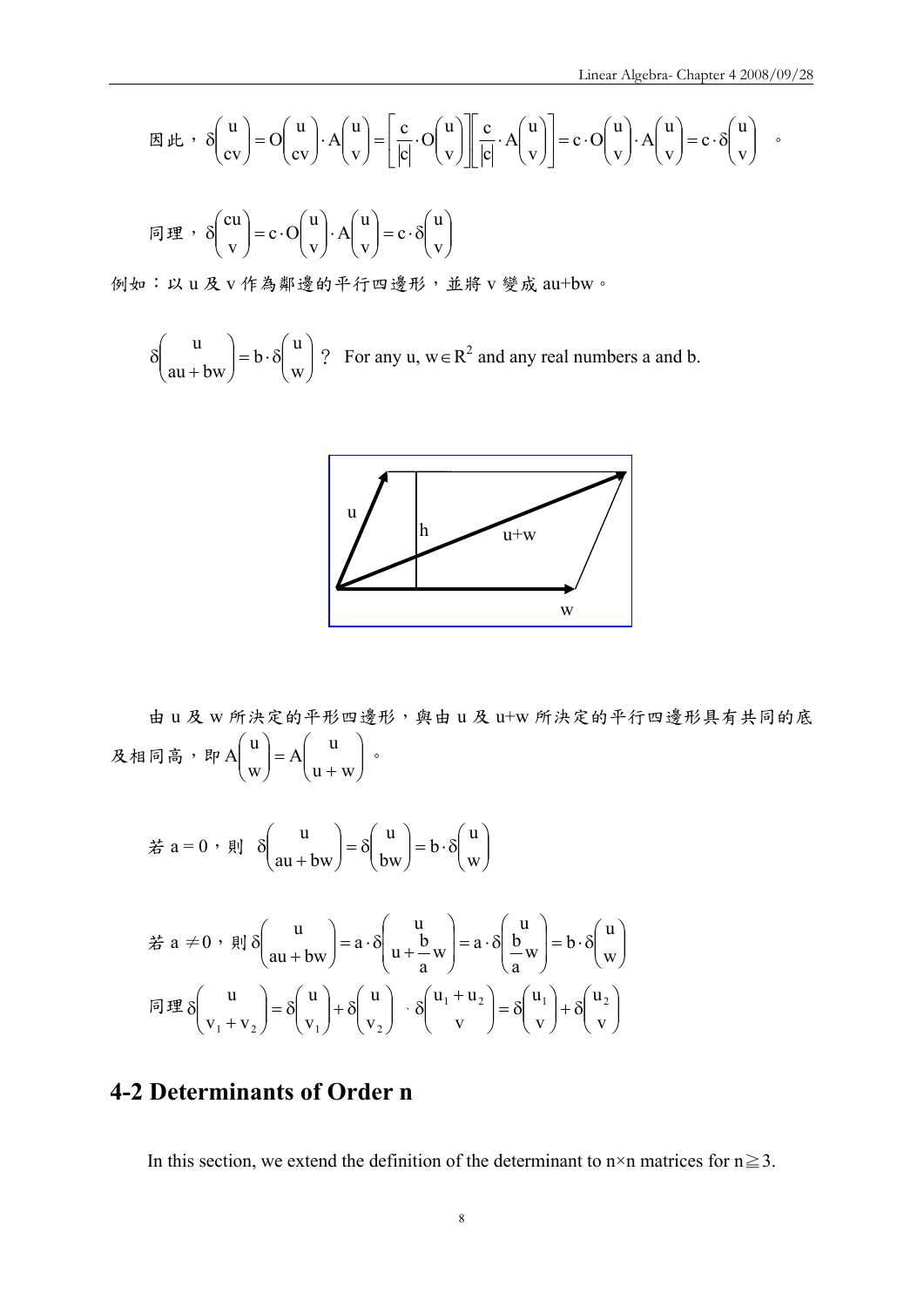Given A  $\in M_{n\times n}(F)$ , for  $n \ge 2$ , denote the (n-1) ×(n-1) matrix obtained from A by deleting row i and column j by  $\widetilde{A}_{ij}$ .

 $\widetilde{\mathrm{A}}_{_\textrm{ij}}$ 是(n-1) $\times$ (n-1)矩陣,係將矩陣 A 的第 i 列第 j 行刪除後剩下來的矩陣。

$$
A = \begin{pmatrix} 1 & 2 & 3 \\ 4 & 5 & 6 \\ 7 & 8 & 9 \end{pmatrix} \in M_{3 \times 3}(R), \text{ we have } \widetilde{A}_{11} = \begin{pmatrix} 5 & 6 \\ 8 & 9 \end{pmatrix}, \widetilde{A}_{13} = \begin{pmatrix} 4 & 5 \\ 7 & 8 \end{pmatrix}
$$

and for 
$$
B = \begin{pmatrix} 1 & -1 & 2 & -1 \\ -3 & 4 & 1 & -1 \\ 2 & -5 & -3 & 8 \\ -2 & 6 & -4 & 1 \end{pmatrix} \in M_{4 \times 4}(R)
$$
, we have  $\widetilde{B}_{23} = \begin{pmatrix} 1 & -1 & -1 \\ 2 & -5 & 8 \\ -2 & 6 & 1 \end{pmatrix}$ 

#### **DEFINTION 4.2 Cofactor**(餘因子) **and Determinant**

Let  $A \in M_{n \times n}(F)$ . If  $n = 1$ , so that  $A = (A_{11})$ , we define det $(A) = A_{11}$ . For  $n \ge 2$ , we define det(A) recursively as  $\det(A) = \sum_{i=1}^{n} (-1)^{1+j} A_{1j} \cdot \det(\widetilde{A}_{1j})$  $j=1$ 1j  $=\sum_{j=1}^{-1} (-1)^{1+j} A_{1j}$ . The scalar det(A) is called the **determinant** of A and is also denoted by  $|A|$ . The scalar  $(-1)^{i+j} \det(\tilde{A}_{ij})$  is called the **cofactor** of the entry of A in row i, column j. 令 A∈M<sub>n×n</sub>(F)。若 n = 1,則 A = (A<sub>11</sub>), 行列式 det(A) = A<sub>11</sub>。 若 n≧2,A 的行列式為 det(A) =  $\sum_{i=1}^{n} (-1)^{1+j} A_{1j} \cdot det(\widetilde{A}_{1j})$  $j=1$ 1j  $=\sum_{j=1} (-1)^{1+j} A_{1j} \cdot det(\widetilde{A}_{1j}) = |A|$  .  $(-1)^{i+j}$   $\det (\widetilde{\text{A}}_{ij})$  :稱為 A 的第 i 列第 j 行元素的餘因子。

Letting  $c_{ij} = (-1)^{i+j} \det(\tilde{A}_{ij})$  denote the cofactor of the row i, column j entry of A, we can express the formula for the determinant of A as

$$
det(A) = A_{11}c_{11} + A_{12}c_{12} + \dots + A_{1n}c_{1n}
$$

 $\hat{\phi}$   $c_{ij}$ = $(-1)^{i+j}$  det $(\widetilde{A}_{ij})$ 表示 A 矩陣第 i 列第 j 行元素的餘因子,則 A 的行列式可寫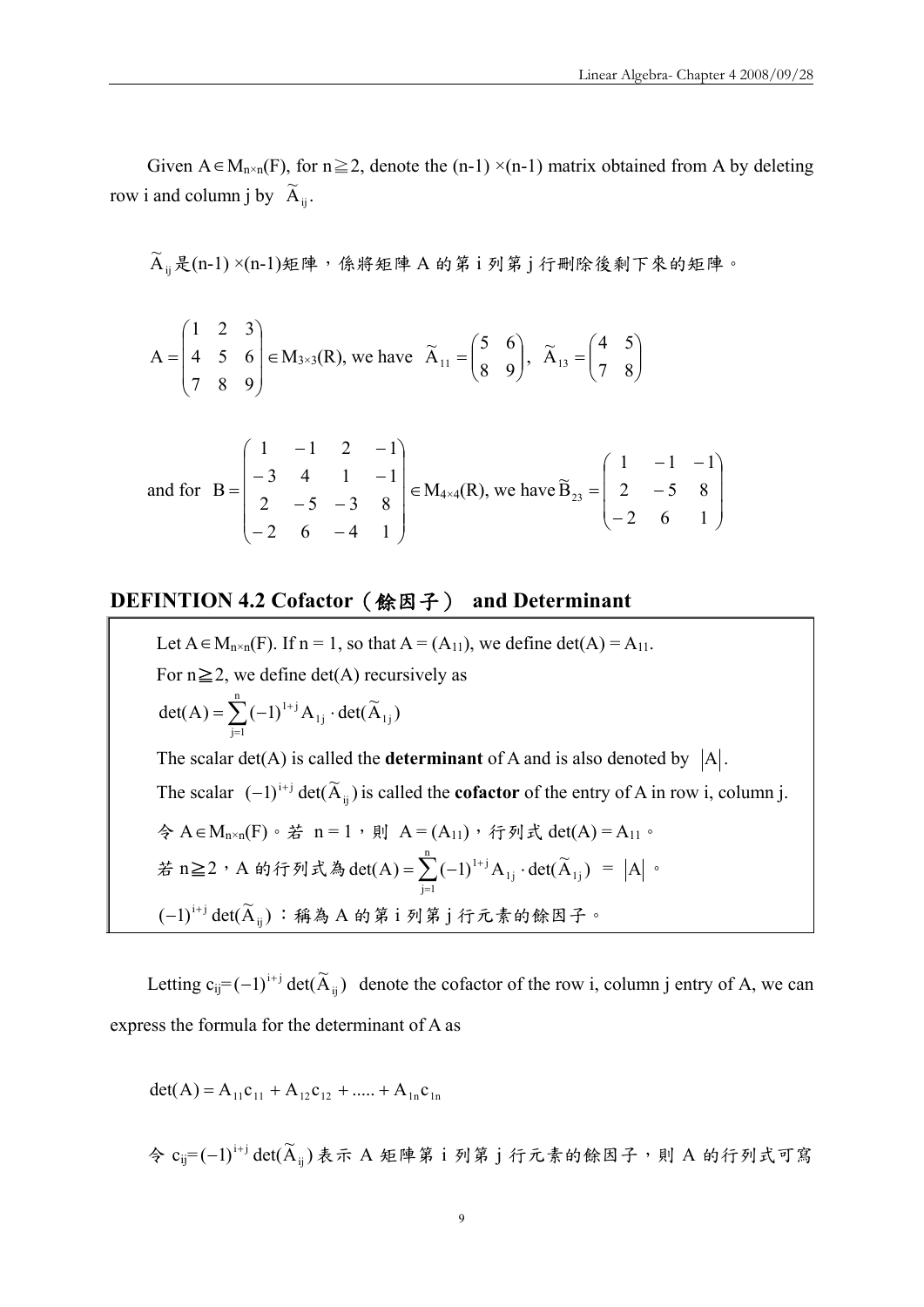$\vec{m}$  : det(A) = A<sub>11</sub> c<sub>11</sub> + A<sub>12</sub> c<sub>12</sub> + ..... + A<sub>1n</sub> c<sub>1n</sub>

此公式稱為 Cofactor expansion along the first row of A(沿著 A 的第一列餘因子展 開式)。

Thus the determinant of A equals the sume of the products of each entry in row 1 of A multiplied by its cofactor.

因此,A 的行列式等於A 的第一列上每一個元素乘上它的餘因子的乘積總和。

#### **EXAMPLE 1**

Let  $\sqrt{2}$  $\overline{\phantom{a}}$  $\overline{\phantom{a}}$ ⎠ ⎞  $\overline{ }$  $\overline{a}$  $\mathsf I$ ⎝  $\big($  $-4$  4  $-3 -$ − =  $4 \t 4 \t -6$  $3 - 5 2$  $1 \t 3 \t -3$  $A = |-3 - 5 \quad 2| \in M_{3\times3}(R)$ . Using cofactor expansion along the first row of

A, we obtain

\n
$$
\text{det}(A) = (-1)^{1+1} A_{11} \cdot \text{det}(\widetilde{A}_{11}) + (-1)^{1+2} A_{12} \cdot \text{det}(\widetilde{A}_{12}) + (-1)^{1+3} A_{13} \cdot \text{det}(\widetilde{A}_{13})
$$
\n

\n\n $= (-1)^2 (1) \cdot \text{det} \begin{pmatrix} -5 & 2 \\ 4 & -6 \end{pmatrix} + (-1)^3 (3) \cdot \text{det} \begin{pmatrix} -3 & 2 \\ -4 & -6 \end{pmatrix} + (-1)^4 (-3) \cdot \text{det} \begin{pmatrix} -3 & -5 \\ -4 & 4 \end{pmatrix}$ \n

\n\n $= 40.$ \n

\n\n $\text{H } \mathbb{H} \times \mathbb{H} \times \mathbb{H} \times \mathbb{H} \times \mathbb{H} \times \mathbb{H} \times \mathbb{H} \times \mathbb{H} \times \mathbb{H} \times \mathbb{H} \times \mathbb{H} \times \mathbb{H}$ \n

#### **EXAMPLE 2**

Let  $\overline{\phantom{a}}$  $\overline{\phantom{a}}$  $\overline{\phantom{a}}$ ⎠ ⎞  $\overline{ }$  $\mathsf I$  $\mathsf I$ ⎝  $\big($ −  $= | -2 -3 4 - 4 4$ 2  $-3$   $-5$ 0 1 3  $B = |-2 - 3 - 5| \in M_{3\times3}(R)$ . Using cofactor expansion along the first row of

B, we obtain

$$
\det(\mathbf{B}) = (-1)^{1+1} \mathbf{B}_{11} \cdot \det(\widetilde{\mathbf{B}}_{11}) + (-1)^{1+2} \mathbf{B}_{12} \cdot \det(\widetilde{\mathbf{B}}_{12}) + (-1)^{1+3} \mathbf{B}_{13} \cdot \det(\widetilde{\mathbf{B}}_{13})
$$
  
= ... = 48.

利用沿著 B 的第一列餘因子展開式求 B 的行列式。

#### **EXAMPLE 3**

| Let $C = \begin{pmatrix} 2 & 0 & 0 & 1 \\ 0 & 1 & 3 & -3 \\ -2 & -3 & -5 & 2 \\ 0 & 0 & 0 & 1 \end{pmatrix} \in M_{4 \times 4}(R)$ . Using cofactor expansion along the $\epsilon$ |  |  |  |
|------------------------------------------------------------------------------------------------------------------------------------------------------------------------------------|--|--|--|
|                                                                                                                                                                                    |  |  |  |
|                                                                                                                                                                                    |  |  |  |
|                                                                                                                                                                                    |  |  |  |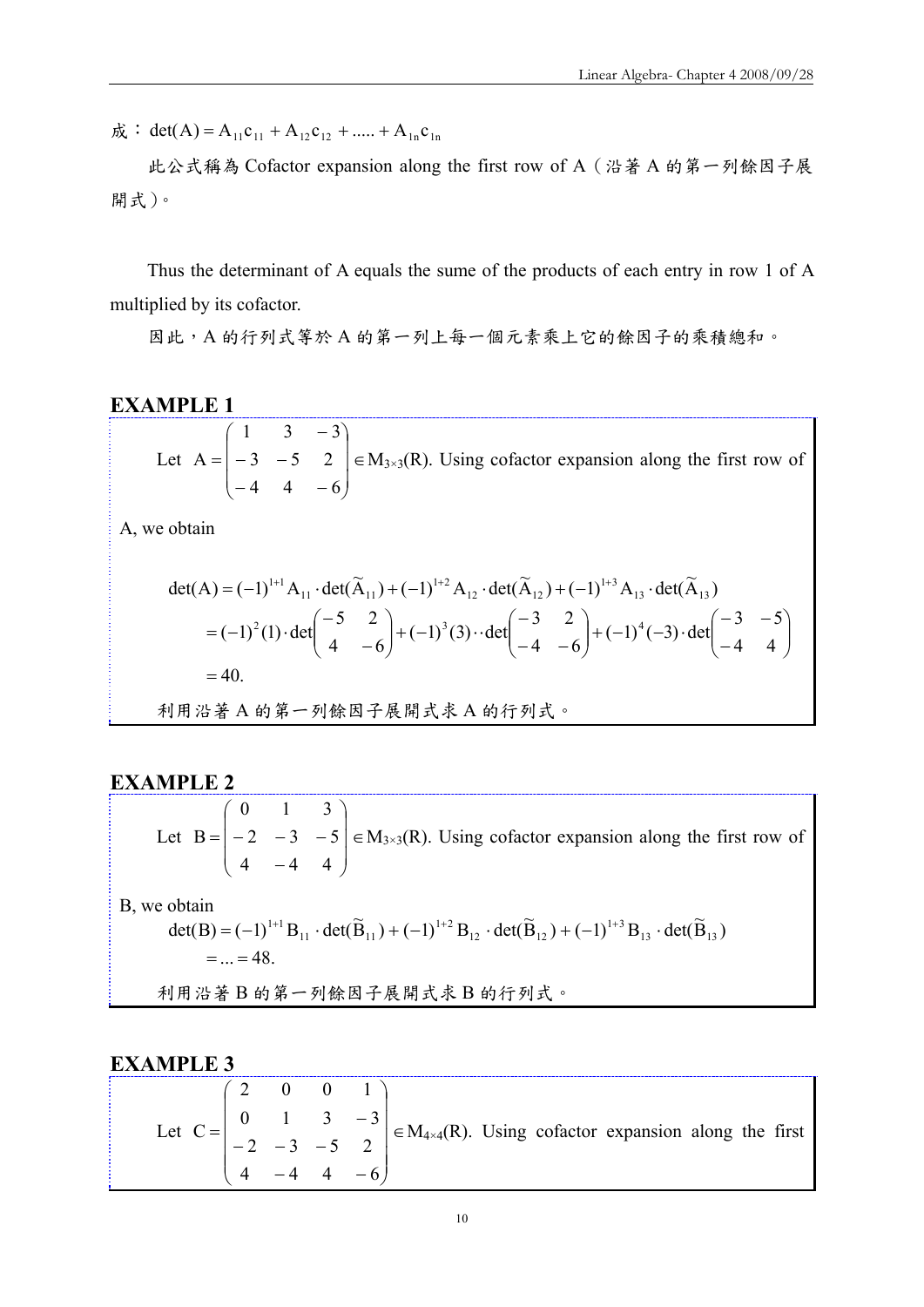row of C, we obtain

$$
det(C) = (-1)^{1+1}C_{11} \cdot det(\widetilde{C}_{11}) + (-1)^{1+2}C_{12} \cdot det(\widetilde{C}_{12}) + (-1)^{1+3}C_{13} \cdot det(\widetilde{C}_{13})
$$
  
+  $(-1)^{1+4}C_{14} \cdot det(\widetilde{C}_{14}) = ... = 32.$ 

利用沿著 C 的第一列餘因子展開式求 C 的行列式。

#### **EXAMPLE 4**

The determinant of the nxn identity matrix is 1.

n×n 單位矩陣之行列式為 1。

The assertion is proved by mathematical induction on n.

The result is clearly true for the  $1\times1$  identity matrix.

Assume that the determinant of the  $(n-1)x(n-1)$  identity matrix is 1 for some  $n \ge 2$ , and

let I denote the nxn identity matrix.

Using cofactor expansion along the first row of I, we obtain

 $\det(I) = (-1)^{1+1}(1) \cdot \det(\widetilde{I}_{11}) + (-1)^{1+2}(0) \cdot \det(\widetilde{I}_{12}) + ... + (-1)^{1+n}(0) \cdot \det(\widetilde{I}_{1n}) = ... = 1.$ 12  $1 + 2$  $= (-1)^{1+1}(1) \cdot \det(\widetilde{I}_{11}) + (-1)^{1+2}(0) \cdot \det(\widetilde{I}_{12}) + ... + (-1)^{1+n}(0) \cdot \det(\widetilde{I}_{1n}) = ... =$ 

利用數學歸納法來證明。

對 1x1 單位矩陣而言,行列式為 1 的結論甚為明顯。

對某些 n≧2 而言,假設(n-1)x(n-1)單位矩陣的行列式為 1,並令 I 代表 nxn 單位 矩陣。

利用沿著 I 的第一列餘因子展開式,可得:  $\det(I) = (-1)^{1+1}(1) \cdot \det(\widetilde{I}_{11}) + (-1)^{1+2}(0) \cdot \det(\widetilde{I}_{12}) + ... + (-1)^{1+n}(0) \cdot \det(\widetilde{I}_{1n}) = ... = 1.$ 12  $1 + 2$  $= (-1)^{1+1}(1) \cdot \det(\widetilde{I}_{11}) + (-1)^{1+2}(0) \cdot \det(\widetilde{I}_{12}) + ... + (-1)^{1+n}(0) \cdot \det(\widetilde{I}_{1n}) = ... =$ 其中, $\widetilde{I}_{11}$ 是 (n-1)x(n-1) 單位矩陣。 det( $I$ )= $1 \circ$ 

#### **Theorem 4.3**

The determinant of an  $n \times n$  matrix is a linear function of each row when the remaining rows are held fixed. That is, for  $1 \le r \le n$ , we have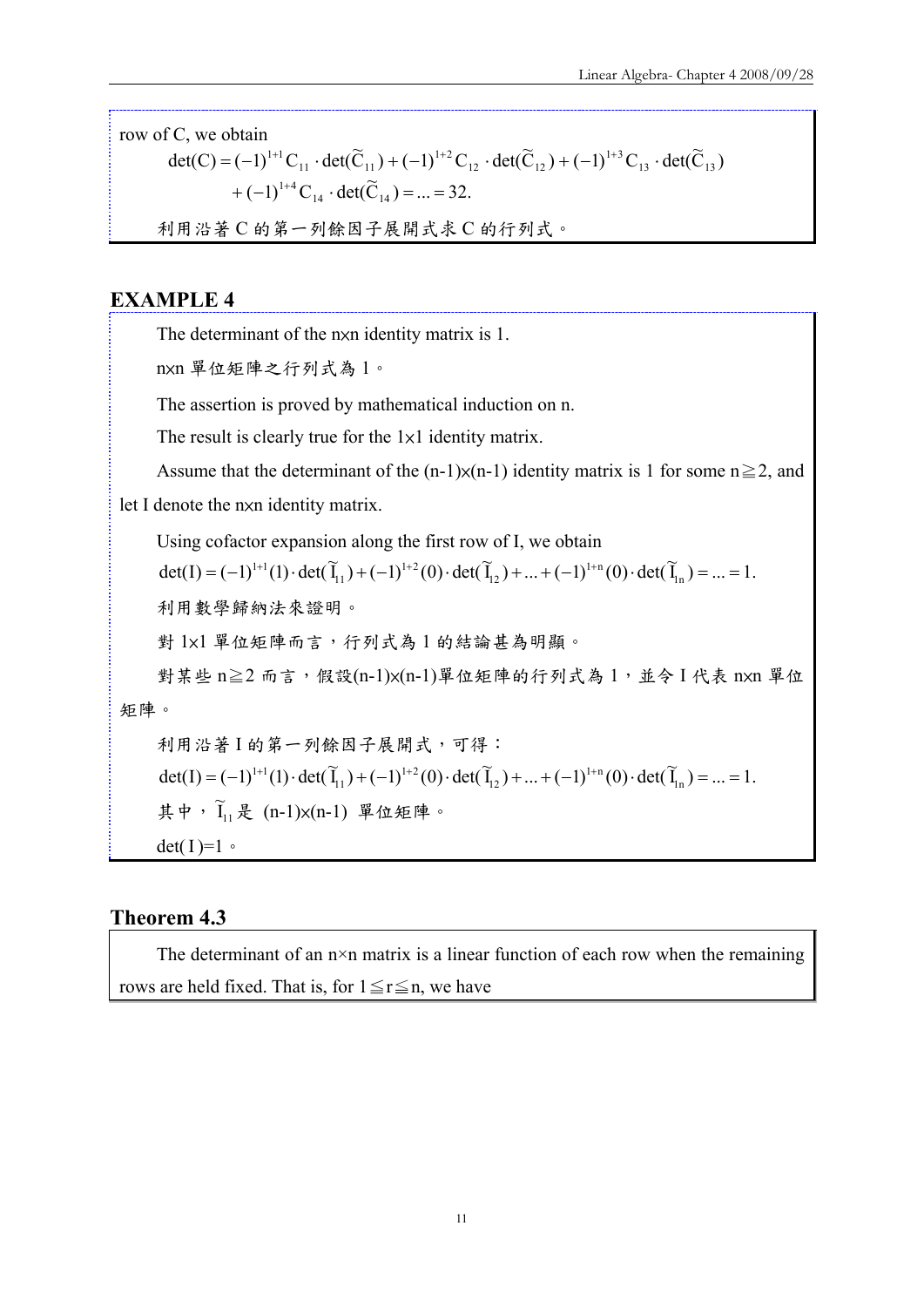|     | $a_1$     |                     | $a_1$     |           | $a_1$                  |  |
|-----|-----------|---------------------|-----------|-----------|------------------------|--|
|     |           |                     |           |           |                        |  |
|     | $a_{r-1}$ |                     | $a_{r-1}$ |           | $\mathbf{a}_{\rm r-l}$ |  |
| det | $u + kv$  | $\vert = det \vert$ | u         | $+ k det$ | V                      |  |
|     | $a_{r+1}$ |                     | $a_{r+1}$ |           | $a_{r+1}$              |  |
|     |           |                     |           |           |                        |  |
|     | $a_n$     |                     | $a_n$     |           | $a_{n}$                |  |

whenever k is scalar and u, v, and each  $a_i$  are row vectors in  $F^n$ .

當其他列(Row)被固定時,一個 n×n 矩陣的行列式是每一個列的線性函數。 即對每一個 1≦r≦n

$$
\det\begin{pmatrix} a_1 \\ \vdots \\ a_{r-1} \\ \vdots \\ a_{r+1} \\ \vdots \\ a_n \end{pmatrix} = \det\begin{pmatrix} a_1 \\ \vdots \\ a_{r-1} \\ \vdots \\ a_{r+1} \\ \vdots \\ a_n \end{pmatrix} + k \det\begin{pmatrix} a_1 \\ \vdots \\ a_{r-1} \\ \vdots \\ a_{r+1} \\ \vdots \\ a_n \end{pmatrix}, \quad \n\ddagger \neq r, \quad k \land \text{A} \neq -\text{A} \neq \text{B} \quad \text{and} \quad \text{and} \quad \text{and} \quad \text{and} \quad \text{and} \quad \text{and} \quad \text{and} \quad \text{and} \quad \text{and} \quad \text{and} \quad \text{and} \quad \text{and} \quad \text{and} \quad \text{and} \quad \text{and} \quad \text{and} \quad \text{and} \quad \text{and} \quad \text{and} \quad \text{and} \quad \text{and} \quad \text{and} \quad \text{and} \quad \text{and} \quad \text{and} \quad \text{and} \quad \text{and} \quad \text{and} \quad \text{and} \quad \text{and} \quad \text{and} \quad \text{and} \quad \text{and} \quad \text{and} \quad \text{and} \quad \text{and} \quad \text{and} \quad \text{and} \quad \text{and} \quad \text{and} \quad \text{and} \quad \text{and} \quad \text{and} \quad \text{and} \quad \text{and} \quad \text{and} \quad \text{and} \quad \text{and} \quad \text{and} \quad \text{and} \quad \text{and} \quad \text{and} \quad \text{and} \quad \text{and} \quad \text{and} \quad \text{and} \quad \text{and} \quad \text{and} \quad \text{and} \quad \text{and} \quad \text{and} \quad \text{and} \quad \text{and} \quad \text{and} \quad \text{and} \quad \text{and} \quad \text{and} \quad \text{and} \quad \text{and} \quad \text{and} \quad \text{and} \quad \text{and} \quad \text{and} \quad \text{and} \quad \text{and} \quad \text{and} \quad \text{and} \quad \text{and} \quad \text{and} \quad \text{and} \quad \text{and} \quad \text{and} \quad \text{and
$$

#### 【**Proof**】

The proof is by mathematical induction on n.

The result is immediate if  $n = 1$ .

Assume that for some integer  $n \ge 2$  the determinant of any  $(n-1)x(n-1)$  matrix is a linear function of each row when the remaining rows are held fixed.

Let A be an nxn matrix with row  $a_1, a_2, \ldots, a_n$ , respectively, and suppose that for some r  $(1 \le r \le n)$ , we have  $a_r = u+kv$  for some u,  $v \in F^n$  and some scalar k. Let  $u = (b_1, b_2, ..., b_n)$ and  $v = (c_1, c_2, \ldots, c_n)$  and let B and C be the matrices obtained from A by replacing row r of A by u and v, repectively. We must prove that  $det(A) = det(B) + kdet(C)$ .

For  $r = 1$  ...

For  $r > 1$  and  $1 \le j \le n$ , the rows of  $\widetilde{A}_{1j}$ ,  $\widetilde{B}_{1j}$ , and  $\widetilde{C}_{1j}$  are the same except for row r-1.

Moreover, row r-1 of  $\widetilde{A}_{1j}$  is  $(b_1+kc_1,..., b_{j-1}+kc_{j-1}, b_{j+1}+kc_{j+1},..., b_n+kc_n)$  which is the sum of row r-1 of  $\tilde{B}_{1j}$  and k times r-1 row of  $\tilde{C}_{1j}$ .

Since  $\widetilde{B}_{1j}$  and  $\widetilde{C}_{1j}$  are (n-1) $\times$ (n-1) matrices, we have  $\det(\widetilde{A}_{1j}) = \det(\widetilde{B}_{1j}) + k \det(\widetilde{C}_{1j})$ by the induction hypothesis. Thus since  $A_{1i} = B_{1i} = C_{1i}$ , we have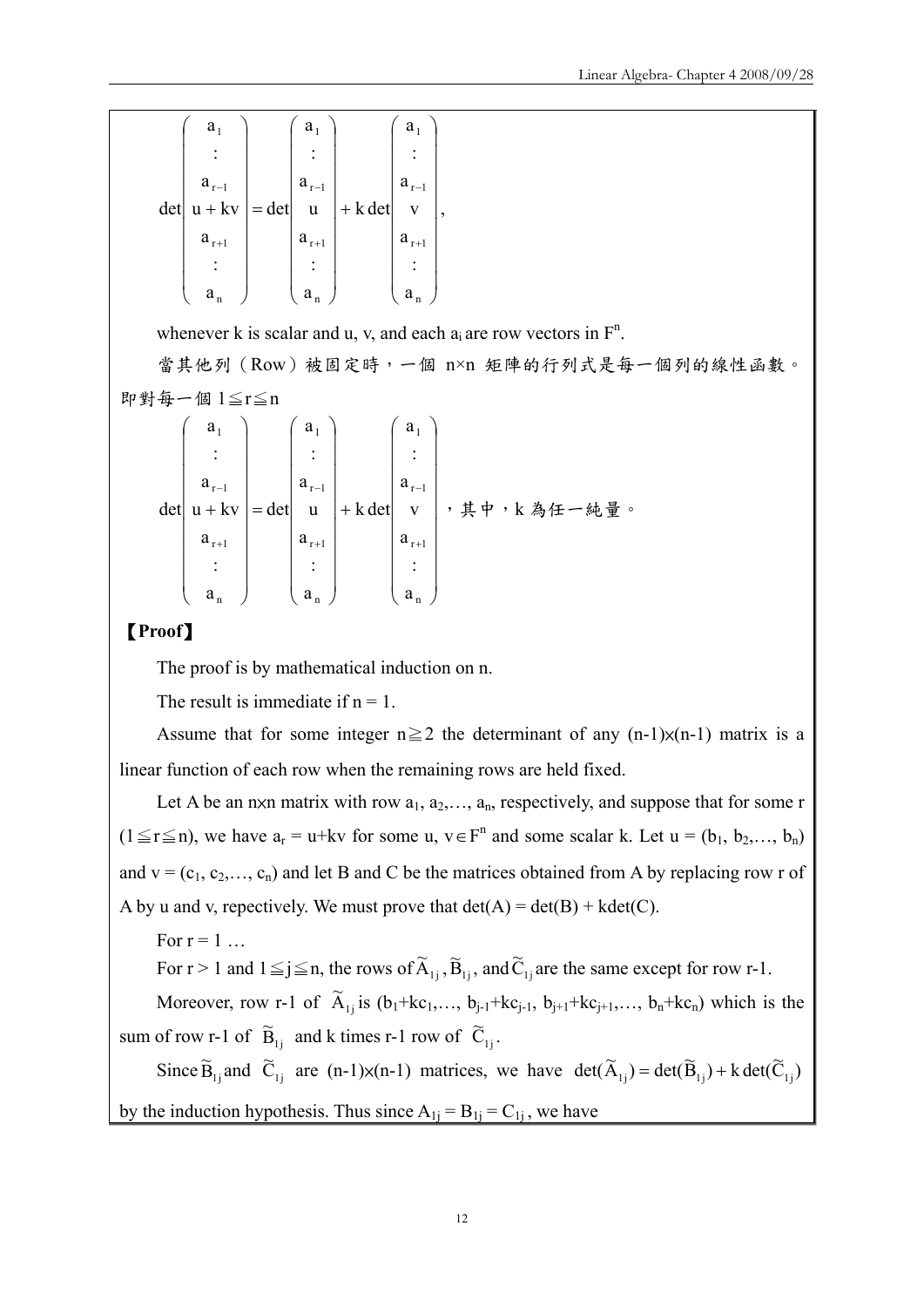$$
\begin{aligned} \det(\mathbf{A}) &= \sum_{j=1}^{n} (-1)^{1+j} \mathbf{A}_{1j} \cdot \det(\widetilde{\mathbf{A}}_{1j}) = \sum_{j=1}^{n} (-1)^{1+j} \mathbf{A}_{1j} \cdot [\det(\widetilde{\mathbf{B}}_{1j}) + k \det(\widetilde{\mathbf{C}}_{1j})] \\ &= \sum_{j=1}^{n} (-1)^{1+j} \mathbf{A}_{1j} \cdot \det(\widetilde{\mathbf{B}}_{1j}) + k \sum_{j=1}^{n} (-1)^{1+j} \mathbf{A}_{1j} \cdot \det(\widetilde{\mathbf{C}}_{1j}) = \det(\mathbf{B}) + k \det(\mathbf{C}) \end{aligned}
$$

This shows that the theorem is true for  $n \times n$  matrices, and so the theorem is true for all square matrices by mathematical induction.

利用數學歸納法來證明。

當 n = 1 時,結論顯然成立。

某個整數 n≧2 而言,可由 Theorem 4.1 延伸假設:當其餘列均被固定時,任意 一個 (n-1)×(n-1) 矩陣的行列式是每一列的線性函數。【後頭推論的依據】

 $\hat{\varphi}$  A 為 nxn 的矩陣,列向量分別為 a<sub>1,</sub> a<sub>2</sub>,..., a<sub>n</sub>, 若將其中某一列 r ( $1 \leq r \leq n$ ) 以 u + kv 替换, 其餘各列均固定不變, 即  $a_r = u + kv$ , 並將 A 的第 r 列換成  $u = (b_1, b_2, \ldots, b_n)$  $(b_2,..., b_n)$  與  $v = (c_1, c_2,..., c_n)$  成為矩陣  $B$  與  $C$ ,

$$
\mathbb{R}P B = \begin{pmatrix} a_1 \\ \vdots \\ a_{r-1} \\ \vdots \\ a_{r+1} \\ \vdots \\ a_n \end{pmatrix}, \quad C = \begin{pmatrix} a_1 \\ \vdots \\ a_{r-1} \\ \vdots \\ a_{r+1} \\ \vdots \\ a_n \end{pmatrix},
$$

證明  $det(A) = det(B) + kdet(C)$ ?

當 r = 1 ... (替換對象是第一列)

當 r > 1 且 1≦j≦n 時, 刪除第一列 (Row) 第 j 行 (Column) 後(n-1)×(n-1)的 餘因子 $\widetilde{A}_{1j}$ 、 $\widetilde{B}_{1j}$ 與 $\widetilde{C}_{1j}$ 除了第 r-1 列 (原來在第 r 列,因刪除第一列後變成第 r - 1 列)外,其餘各列均相同。  $\widetilde{A}_{1j}$ 的第 r-1 列?  $a_r = (b_1 + kc_1, ..., b_{j-1} + kc_{j-1}, b_{j+1} + kc_{j+1}, ..., b_n + kc_n) = \tilde{B}_{1j}$ 的第 r-1 列 + kx (  $\tilde{C}_{1j}$  的第 r-1 列)。(原來的第j行bi、cj被刪除了。) 因  $\widetilde{B}_{1j}$  與  $\widetilde{C}_{1j}$  均 為 (n-1)  $\times$  (n-1) 的 矩 陣 , 由 數 學 歸 納 法 假 設 得 知  $det(\widetilde{A}_{1i}) = det(\widetilde{B}_{1i}) + k det(\widetilde{C}_{1i}) \cdot \mathbf{[} \triangleq \hat{\mathcal{F}} \hat{\mathcal{F}} \hat{\mathcal{F}} \hat{\mathcal{F}} \hat{\mathcal{F}} \hat{\mathcal{F}}$ 又因為  $A_{1j} = B_{1j} = C_{1j}$  (1≦j≦n)(第一列沒有被更換),故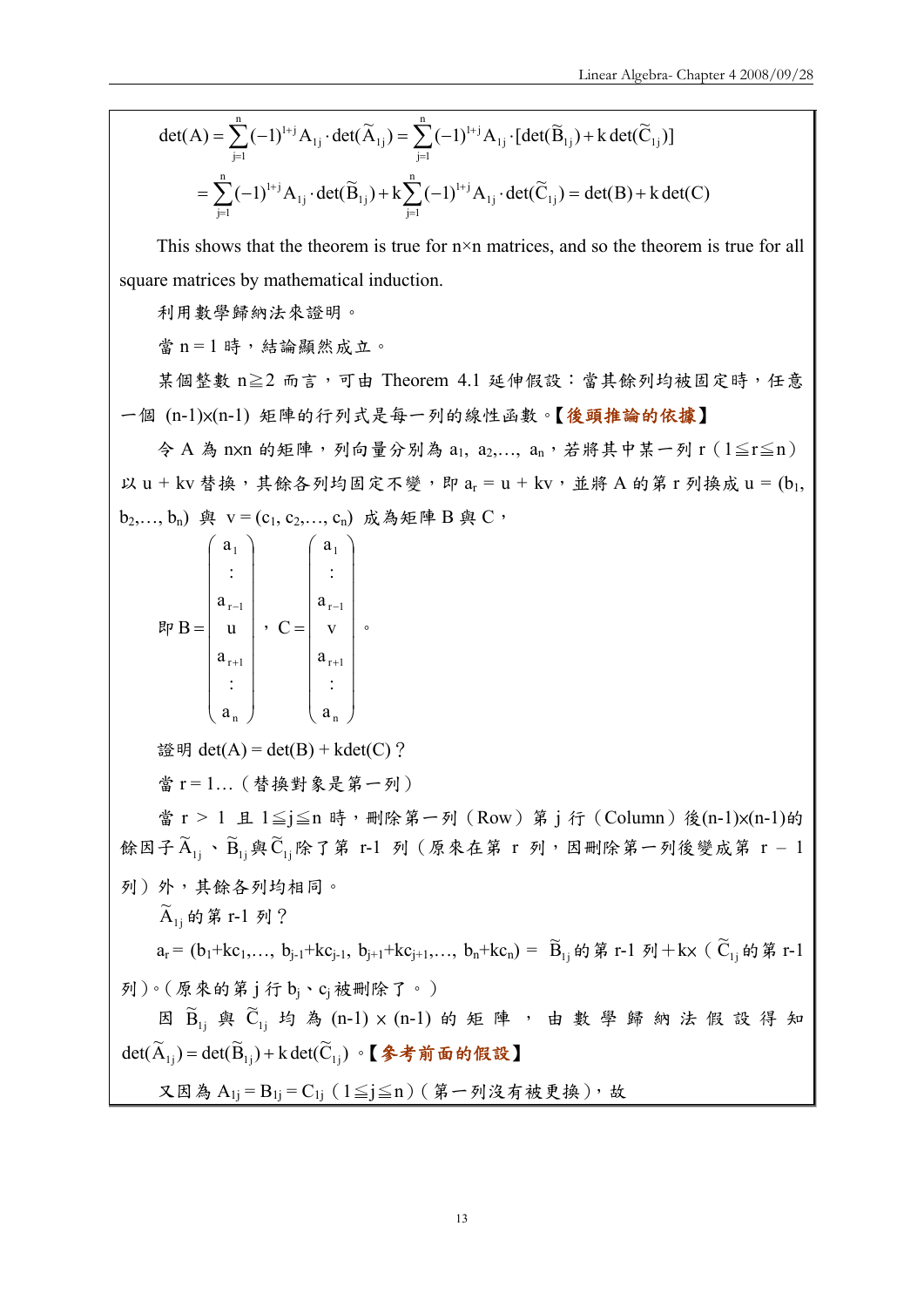\n
$$
\text{det}(A) = \sum_{j=1}^{n} (-1)^{1+j} A_{1j} \cdot \text{det}(\widetilde{A}_{1j}) = \sum_{j=1}^{n} (-1)^{1+j} A_{1j} \cdot \left[ \text{det}(\widetilde{B}_{1j}) + \text{k} \cdot \text{det}(\widetilde{C}_{1j}) \right]
$$
\n

\n\n $= \sum_{j=1}^{n} (-1)^{1+j} A_{1j} \cdot \text{det}(\widetilde{B}_{1j}) + \text{k} \sum_{j=1}^{n} (-1)^{1+j} A_{1j} \cdot \text{det}(\widetilde{C}_{1j}) = \text{det}(B) + \text{k} \cdot \text{det}(C)$ \n

\n\n $\text{But } \text{th } n \times n \iff \text{the } n \text{ is } n \times n \iff \text{the } n \text{ is } n \times n \iff \text{the } n \text{ is } n \times n \iff \text{the } n \text{ is } n \times n \iff \text{the } n \text{ is } n \times n \iff \text{the } n \text{ is } n \times n \iff \text{the } n \text{ is } n \times n \iff \text{the } n \text{ is } n \times n \iff \text{the } n \text{ is } n \times n \iff \text{the } n \text{ is } n \times n \iff \text{the } n \text{ is } n \times n \iff \text{the } n \text{ is } n \times n \iff \text{the } n \text{ is } n \times n \iff \text{the } n \text{ is } n \times n \iff \text{the } n \text{ is } n \times n \iff \text{the } n \text{ is } n \times n \iff \text{the } n \text{ is } n \times n \iff \text{the } n \text{ is } n \times n \iff \text{the } n \text{ is } n \times n \iff \text{the } n \text{ is } n \times n \iff \text{the } n \text{ is } n \times n \iff \text{the } n \text{ is } n \times n \iff \text{the } n \text{ is } n \times n \iff \text{the } n \text{ is } n \times n \iff \text{the } n \text{ is } n \times n \iff \text{the } n \text{ is } n \times n \iff \text{the } n \text{ is } n \times n \iff \text{the } n \text{ is } n \times n \iff \text{the } n \text{ is } n \times n \iff \text{the }$ 

#### **Corollary**

Let  $A \in M_{n \times n}(F)$  has a row consisting entirely of zeros, then det(A) = 0. 令 A∈M<sub>n×n</sub>(F)。若 A 的某一列元素全為零,則行列式為零。

#### **Lemma**

Let B∈M<sub>n×n</sub>(F), where n≥2. If row i of B equals  $e_k$  for some k (1≤k≤n), then  $\det(B) = (-1)^{i+k} \cdot \det(\widetilde{B}_{ik}).$ 令 B∈M<sub>n×n</sub>(F), n≧2。若 B 的第 i 列等於 ek, 則 det(B) =  $(-1)^{i+k} \cdot det(\widetilde{B}_{ik})$  (因為 該列僅有一個 1,其餘全為零)。

#### **Theorem 4.4**

The determinant of a square matrix can be evaluated by cofactor expansion along any row. That is, if  $A \in M_{n \times n}(F)$ , then for any integer i (1≤i≤n),

$$
det(A) = \sum_{j=1}^{n} (-1)^{i+j} A_{ij} \cdot det(\widetilde{A}_{ij})
$$

A 的行列式除了由第一列展開外,也可以由其他列展開。

#### 【**Proof**】

Cofactor expansion along the first row of A gives the determinant of A by definition. So the result is true if  $i = 1$ .

Fix i >1. Row i of A can be written as  $\sum_{j=1}^{n} A_{ij} e_j$ .

For  $1 \le j \le n$ , let B<sub>j</sub> denote the matrix obtained from A by replaceing row i of A by e<sub>j</sub>.

Then by Theorem 4.3 and the lemma, we have

$$
det(A) = \sum_{j=1}^{n} A_{ij} det(B_j) = \sum_{j=1}^{n} (-1)^{i+j} A_{ij} det(\widetilde{A}_{ij})
$$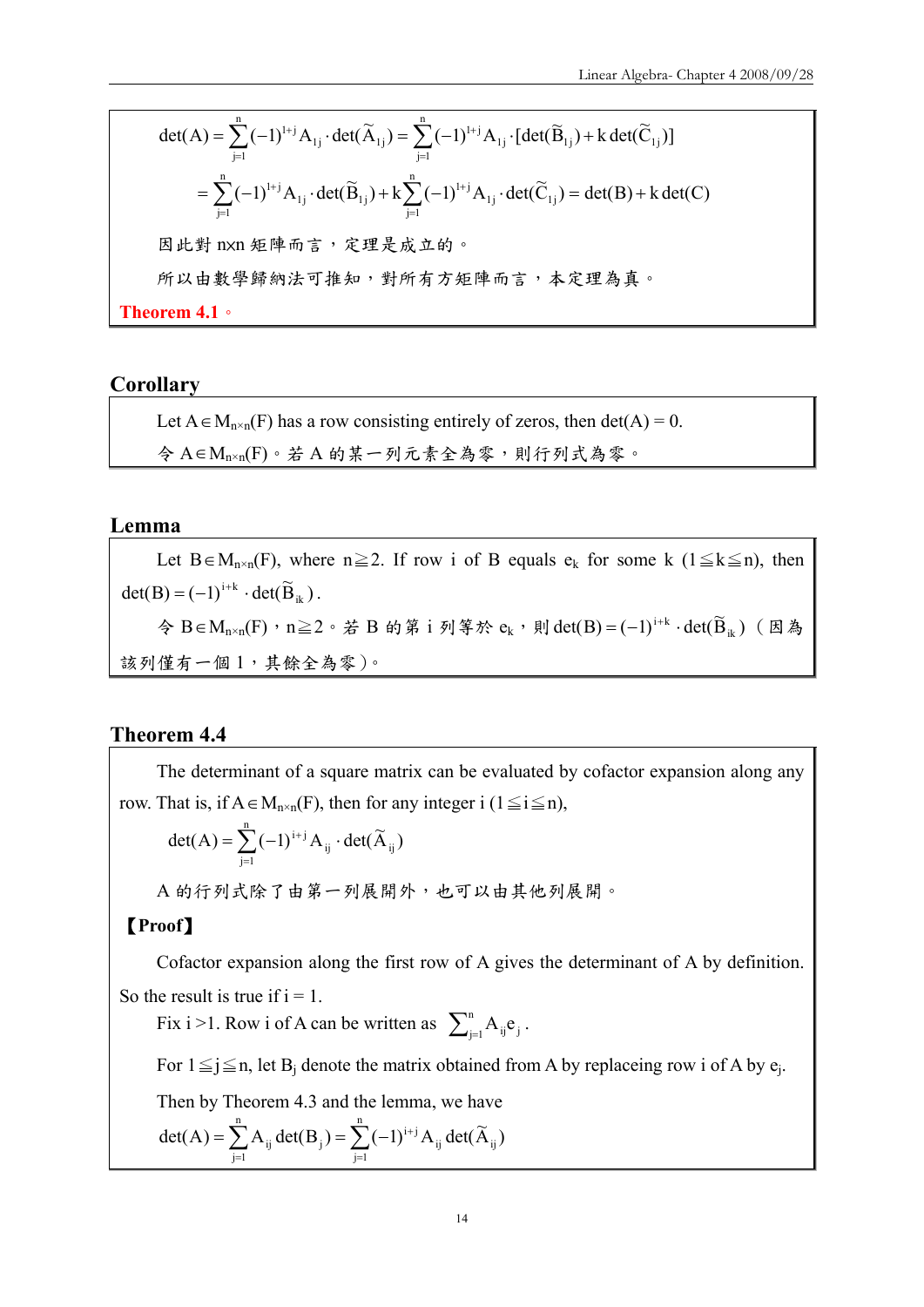依據定義,矩陣的行列式可由矩陣第一列的餘因子展開求得,因此當 i = 1 時, 定理為真。 若 i > 1,矩陣 A的第 i 列可以寫成 $\sum_{\mathfrak{j}=1}^\mathfrak{n} \mathrm{A}_{\mathfrak{ij}}\mathfrak{e}_{\mathfrak{j}}$ 。 對 j = 1, 2, ..., n 而言, 令 B<sub>j</sub> 為將 A 的第 i 列換成 e<sub>j</sub> 後所得到的矩陣。 即  $\overline{\phantom{a}}$  $\overline{\phantom{a}}$  $\overline{\phantom{a}}$  $\overline{\phantom{a}}$  $\overline{\phantom{a}}$  $\overline{\phantom{a}}$  $\overline{\phantom{a}}$  $\overline{\phantom{a}}$  $\overline{\phantom{a}}$ ⎠ ⎞  $\overline{a}$  $\overline{a}$  $\overline{a}$  $\overline{a}$  $\overline{a}$  $\overline{a}$  $\overline{a}$  $\overline{a}$  $\mathsf I$ ⎝  $\big($ = + − n  $i+1$ i  $i-1$ 1 a : a a a : a  $A = \begin{pmatrix} a_i \end{pmatrix} \rightarrow$  $\overline{\phantom{a}}$ ⎟ ⎟ ⎟ ⎟ ⎟ ⎟ ⎟ ⎟ ⎠ ⎞  $\overline{\phantom{a}}$  $\mathsf I$  $\mathsf I$  $\mathsf I$  $\mathsf I$  $\mathsf I$  $\mathsf I$  $\mathsf I$  $\mathsf I$ ⎝  $\big($ = + − n  $i+1$ 1  $i-1$ 1 1 a : a e a : a  $B_1 = |e_1|,$  $\overline{\phantom{a}}$  $\overline{\phantom{a}}$  $\overline{\phantom{a}}$  $\overline{\phantom{a}}$  $\overline{\phantom{a}}$  $\overline{\phantom{a}}$  $\overline{\phantom{a}}$  $\overline{\phantom{a}}$  $\overline{\phantom{a}}$ ⎠  $\setminus$  $\overline{a}$  $\overline{a}$  $\overline{a}$  $\overline{a}$  $\overline{a}$  $\overline{a}$  $\overline{a}$  $\overline{a}$  $\mathsf I$ ⎝  $\big($ = + − n  $i+1$ 2  $i-1$ 1 2 a : a e a : a  $B_2 = |e_2|, ...$ ⎟ ⎟ ⎟ ⎟ ⎟ ⎟ ⎟ ⎟ ⎟ ⎠ ⎞  $\overline{\phantom{a}}$  $\overline{\phantom{a}}$  $\overline{\phantom{a}}$  $\overline{\phantom{a}}$  $\overline{\phantom{a}}$  $\overline{\phantom{a}}$  $\overline{\phantom{a}}$  $\mathsf I$  $\overline{\phantom{a}}$ ⎝  $\sqrt{2}$ = + − n  $i+1$ j  $i-1$ 1 j a : a e a : a  $B_i = \begin{array}{c|c} e_i & e_i \end{array}$ 依據 Theorem 4.3 與 lemma 得知  $\sum_{j=1} A_{ij} \det(B_j) = \sum_{j=1} (-1)^{i+1}$ =  $=\sum A_{ii} det(B_i) = \sum ($ n  $j=1$  $_{ij}$  ucu $\mathbf{r}_{ij}$  $\sum_{i=1}^{n}$  A dot(**D**) =  $\sum_{i=1}^{n}$  (1)<sup>i+j</sup>  $j=1$  $det(A) = \sum_{i=1}^{n} A_{ij} det(B_j) = \sum_{i=1}^{n} (-1)^{i+j} A_{ij} det(\widetilde{A}_{ij})$  $[A_{ij}$ 相當於 Theorem 4.3 的 k,  $\widetilde{A}_{ij}$ 相當於 Lemma 的 $\widetilde{B}_{ik}$ **Theorem 4.3** 當其他列(Row)被固定時,一個 n×n 矩陣的行列式是每一個列的線 性函數。即對每一個 1≦r≦n  $\overline{\phantom{a}}$ ⎟  $\overline{\phantom{a}}$  $\overline{\phantom{a}}$  $\overline{\phantom{a}}$  $\overline{\phantom{a}}$  $\overline{\phantom{a}}$  $\overline{\phantom{a}}$  $\overline{\phantom{a}}$ ⎠ ⎞  $\overline{\phantom{a}}$  $\mathsf I$  $\overline{a}$  $\overline{\phantom{a}}$  $\mathbb{I}$  $\overline{\phantom{a}}$  $\overline{\phantom{a}}$  $\overline{\phantom{a}}$  $\overline{a}$ ⎝  $\big($ +  $\overline{\phantom{a}}$ ⎟ ⎟ ⎟ ⎟ ⎟ ⎟ ⎟ ⎟ ⎠ ⎞  $\mathsf I$  $\mathsf I$  $\mathsf I$  $\mathsf I$  $\mathsf I$  $\mathsf I$  $\mathsf I$  $\mathsf I$  $\mathsf I$ ⎝  $\big($ =  $\overline{\phantom{a}}$  $\overline{\phantom{a}}$  $\overline{\phantom{a}}$  $\overline{\phantom{a}}$  $\overline{\phantom{a}}$  $\overline{\phantom{a}}$  $\overline{\phantom{a}}$  $\overline{\phantom{a}}$  $\overline{\phantom{a}}$ ⎠  $\setminus$  $\mathsf I$  $\mathsf I$  $\mathsf I$  $\mathsf I$  $\mathsf I$  $\mathsf I$  $\mathsf I$  $\mathsf I$  $\overline{a}$ ⎝  $\big($ + + − + − + − n  $r+1$  $r-1$ 1 n  $r + 1$  $r - 1$ 1 n  $r + 1$  $r - 1$ 1 a : a v a : a k det a : a u a : a det a : a  $u + kv$ a : a det| u + kv | = det| u | + k det| v | ,其中,k 為任一 純量。 Lemma 令 B∈M<sub>n×n</sub>(F), n≧2。若 B 的第 i 列等於 e<sub>k</sub>, 則 det(B) =  $(-1)^{i+k}$  · det( $\widetilde{B}_{ik}$ ) (因為該列僅有一個 1,其餘全為零)。

**Corollary** 

Let  $A \in M_{n \times n}(F)$  has two identical rows, then det(A) = 0. 令 A∈M<sub>n×n</sub>(F)。若 A 有兩列 (Row) 相同,則行列式為零。

#### **Theorem 4.5**

If  $A \in M_{n \times n}(F)$  and B is a matrix obtained from A by interchanging any two rows of A,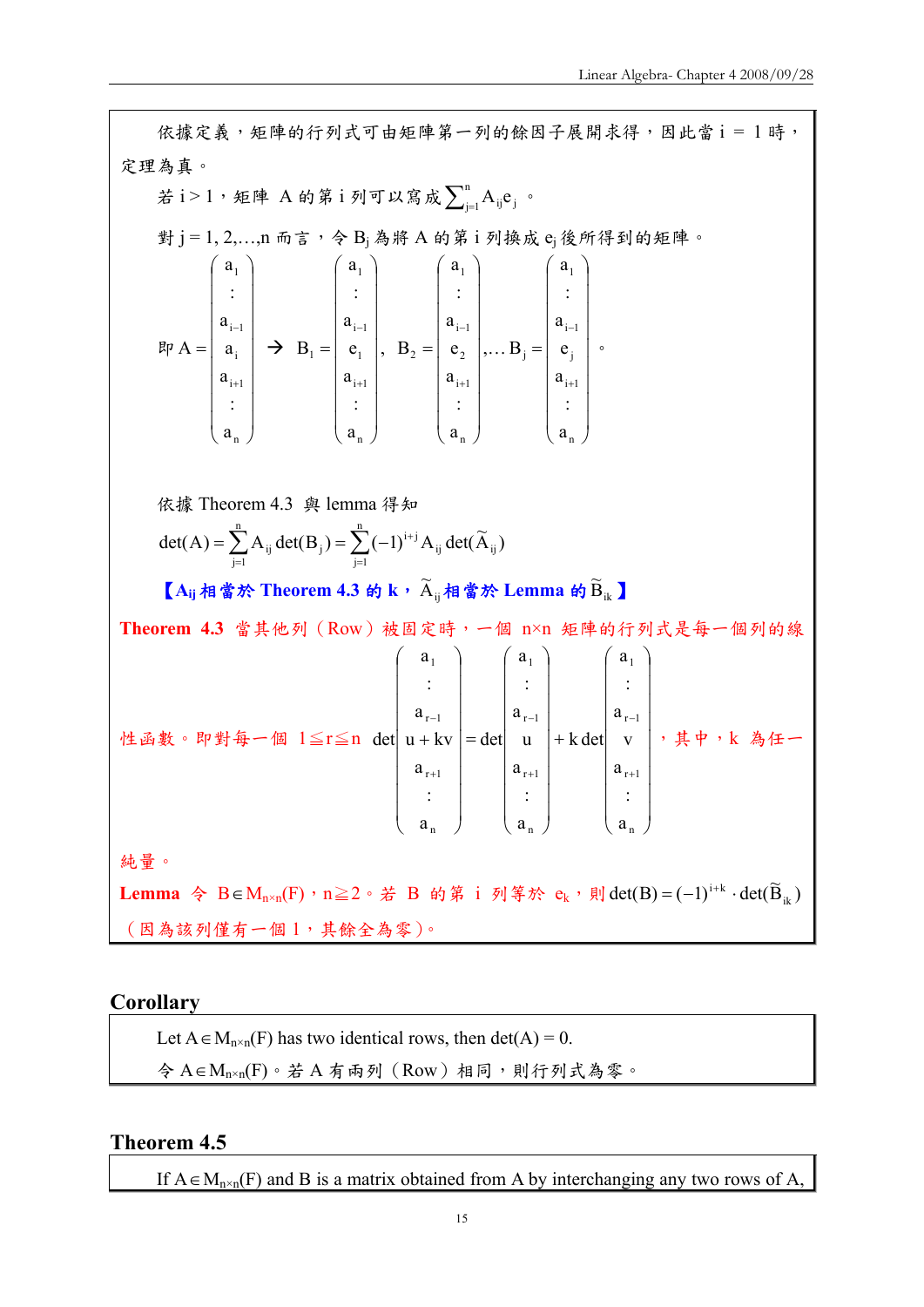then  $det(B) = -det(A)$ .  $\hat{\varphi}$  A  $\in$  M<sub>n×n</sub>(F), 且 B 為將 A 的兩列 (Row) 互調後所得的矩陣,則  $det(B) = - det(A)$ 【**Proof**】 Let  $A \in M_{n \times n}(F)$  be  $a_1, a_2, \ldots, a_n$ , and let B be the matrix obtained from A by interchanging rows r and s, where  $r \leq s$ . Thus  $\overline{\phantom{a}}$  $\overline{\phantom{a}}$  $\overline{\phantom{a}}$  $\overline{\phantom{a}}$  $\overline{\phantom{a}}$  $\overline{\phantom{a}}$  $\overline{\phantom{a}}$  $\overline{\phantom{a}}$  $\overline{\phantom{a}}$ ⎠  $a_1$  $\overline{a}$  $\overline{a}$  $\overline{a}$  $\overline{a}$  $\overline{a}$  $\overline{a}$  $\overline{a}$  $\overline{a}$  $\int$  $\langle a_{\rm n}$ = s r : a : a :  $A =$  : | and  $\overline{\phantom{a}}$  $\overline{\phantom{a}}$  $\overline{\phantom{a}}$  $\overline{\phantom{a}}$  $\overline{\phantom{a}}$  $\overline{\phantom{a}}$  $\overline{\phantom{a}}$  $\overline{\phantom{a}}$ ⎟ ⎞ ⎠  $\mathsf I$  $\mathsf I$  $\mathsf I$  $\mathsf I$  $\mathsf I$  $\mathsf I$  $\mathsf I$  $\mathsf I$  $\int$ ⎝ = n r s 1 a : a : a : a B Consider the matrix obtained from A by replacing rows r and s by  $a_r + a_s$ . By the **corollary to Theorem 4.4** and **Theorem 4.3**, we have  $= 0 + \det(A) + \det(B) + 0$ a : a : a : a det a : a : a : a det a : a : a : a det a : a : a : a det a :  $a_r + a$ : a : a det a :  $a_r + a$ : a : a det a :  $a_r + a$ :  $a_r + a$ : a  $0 = det$ n s s 1 n r s 1 n s r 1 n r r 1 n  $r$  '  $a_s$ s 1 n  $r$  '  $a_s$ r 1 n  $r$  '  $a_s$  $r$  '  $a_s$ 1 ⎟ ⎟ ⎟ ⎟ ⎟ ⎟ ⎟ ⎟ ⎟ ⎞ ⎠  $\overline{\phantom{a}}$  $\mathsf I$  $\mathsf I$  $\mathsf I$ ⎜  $\mathsf I$  $\mathsf I$  $\mathsf I$  $\int$ ⎝ + ⎟ ⎟ ⎟ ⎟ ⎟ ⎟ ⎟ ⎟ ⎟ ⎞ ⎠  $\overline{\phantom{a}}$  $\mathsf I$  $\mathsf I$  $\mathsf I$ ⎜  $\mathsf I$  $\mathsf I$  $\mathsf I$  $\int$ ⎝ + ⎟ ⎟ ⎟ ⎟ ⎟ ⎟ ⎟ ⎟ ⎟ ⎞ ⎠  $\overline{\phantom{a}}$  $\mathsf I$  $\overline{\phantom{a}}$  $\mathsf I$  $\pm$  $\mathsf I$  $\mathsf I$  $\mathsf I$  $\int$ ⎝ +  $\overline{\phantom{a}}$ ⎟ ⎟ ⎟ ⎟ ⎟ ⎟ ⎟  $\begin{matrix} \end{matrix}$ ⎠  $\mathsf I$  $\mathsf I$  $\mathsf I$  $\mathsf I$  $\mathsf I$  $\mathsf I$  $\mathsf I$  $\mathsf I$  $\int$ ⎝ =  $\overline{\phantom{a}}$ ⎟ ⎟ ⎟ ⎟ ⎟ ⎟ ⎟ ⎟ ⎞ ⎠  $\overline{a}$  $\overline{a}$  $\overline{a}$  $\overline{a}$  $\overline{a}$  $\overline{a}$  $\overline{a}$  $\overline{a}$  $\int$ ⎝ + +  $\overline{\phantom{a}}$  $\overline{\phantom{a}}$  $\overline{\phantom{a}}$  $\overline{\phantom{a}}$  $\overline{\phantom{a}}$  $\overline{\phantom{a}}$  $\overline{\phantom{a}}$  $\overline{\phantom{a}}$  $\begin{matrix} \end{matrix}$ ⎠  $\mathsf I$  $\mathsf I$  $\mathsf I$  $\mathsf I$  $\mathsf I$  $\mathsf I$  $\mathsf I$  $\mathsf I$  $\int$ ⎝ + =  $\overline{\phantom{a}}$  $\overline{\phantom{a}}$  $\overline{\phantom{a}}$  $\overline{\phantom{a}}$  $\overline{\phantom{a}}$  $\overline{\phantom{a}}$  $\overline{\phantom{a}}$  $\overline{\phantom{a}}$  $\begin{matrix} \end{matrix}$ ⎠  $\overline{a}$  $\overline{a}$  $\overline{a}$  $\overline{a}$  $\overline{a}$  $\overline{a}$  $\overline{a}$  $\overline{a}$  $\int$ ⎝ + + = Therefore  $det(B) = -det(A)$ 

#### **Theorem 4.6**

Let  $A \in M_{n \times n}(F)$ , and let B be a matrix obtained by adding a multiple of one row of A to another row of A. Then  $det(B) = det(A)$ .

令 A∈Mn×n(F) 且 B 為將 A 的某一列乘上某個倍數後加至 A 的另一列後所得到 的矩陣,則 det(B) = det(A)。

#### 【**Proof**】

Suppose that B is the  $n \times n$  matrix obtained from A by adding k times row r to s, where r≠s. Let the row of A be  $a_1, a_2, \ldots, a_n$  and the row of B be  $b_1, b_2, \ldots, b_n$ . Then  $b_i = a_i$  for r≠s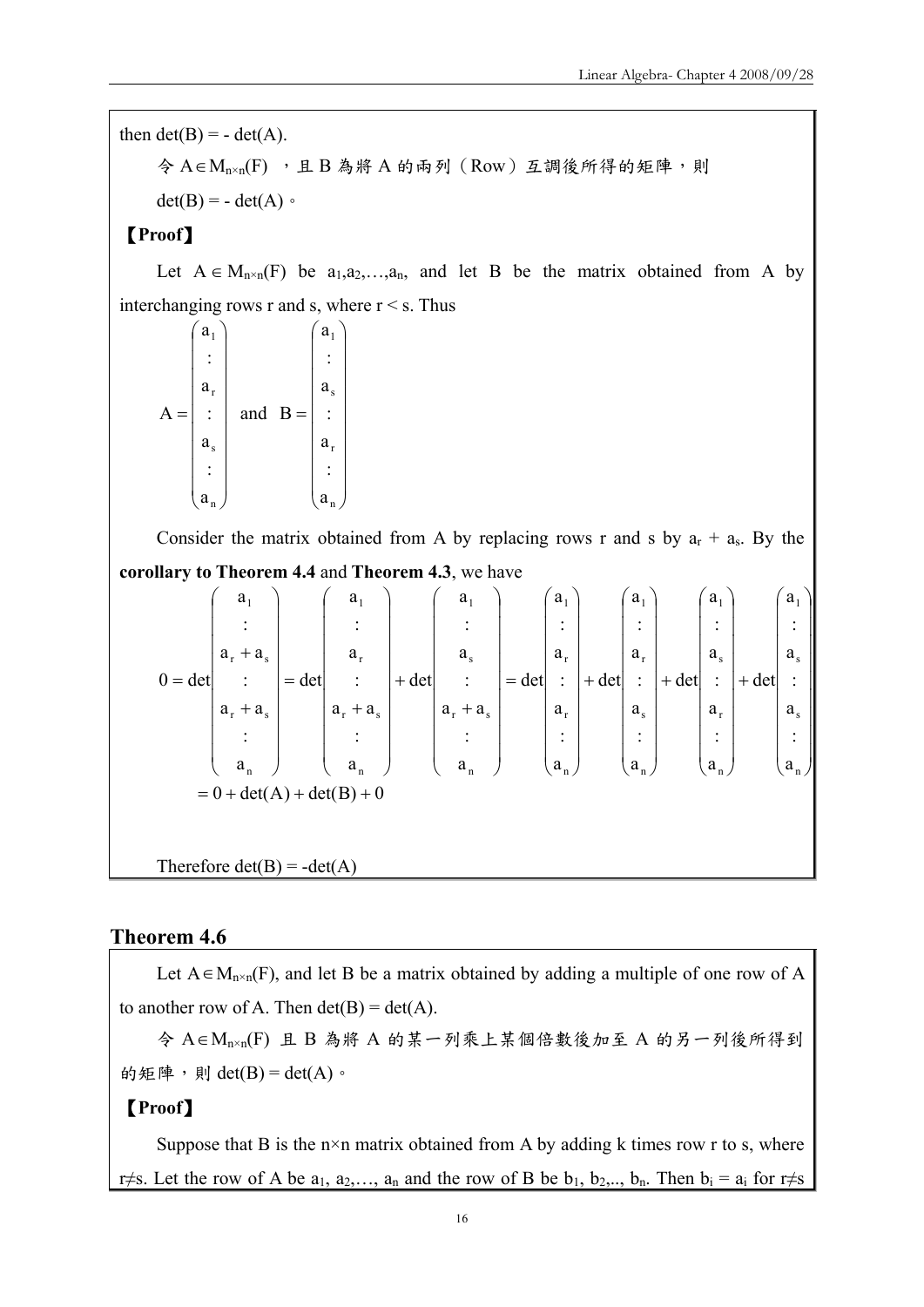and  $b_s = a_s + ka_r$ . Let C be the matrix obtained from A by replacing row s with  $a_r$ . Applying **Theorem 4.3** to row s of B, we obtain  $det(B) = det(A) + k det(C) = det(A)$  because  $det(C) = 0$  by the **corollary to Theorem 4.4**. 令 B 是將 A 的第 r 列乘上 k (kxar) 加到第 s 列上 (即 as → as +kar) 所得到的矩 陣。  $\diamondsuit$  A 的列向量為  $a_1, a_2,..., a_n$ , B 的列向量為  $b_1, b_2,..., b_n$ , 對所有 r≠s 的列而言,  $b_i = a_i$ ,  $\underline{a}$ ,  $b_s = a_s + ka_r$ . 令 C 為將 A 的第 s 列改成 ar所得的矩陣。 將 Thoerem 4.3 應用到 B 的第 s 列, 得知:  $det(B) = det(A) + k det(C)$ 其中,  $C \boxtimes \overline{A}$  兩列相同, 故 det $(C) = 0$ , det $(B) = det(A)$ .

#### **Corollary**

If  $A \in M_{n \times n}(F)$  has rank less than n, then det(A) = 0.  $\Leftrightarrow$  A ∈ M<sub>n×n</sub>(F) 且 rank < n, 則 det(A) = 0。

The following rules summarize the effect of an elementary row operation on the determinant of a matrix  $A \in M_{n \times n}(F)$ .

- 令 A∈M<sub>n×n</sub>(F)。Elementary row operation A→B 對於矩陣 A 的行列式的影響:
- 1. If B is matrix obtained by interchanging any two rows of A, then  $det(B) = -det(A)$ . 任兩列互換,則  $det(B) = - det(A)$ 。
- 2. If B is a matrix obtained by multiplying a row of A by a nonzero scalar k, then det(B)  $= k \times det(A)$ .

某一列乘上一非零的純量 k,則 det(B) = k×det(A)。

3. If B is a matrix obtained by adding a multiple of one row of A to another row of A, then  $det(B) = det(A)$ .

某一列乘上某倍數再加到另一列,則  $det(B) = det(A)$ 。

These facts can be used to simply the evaluation of a determinant.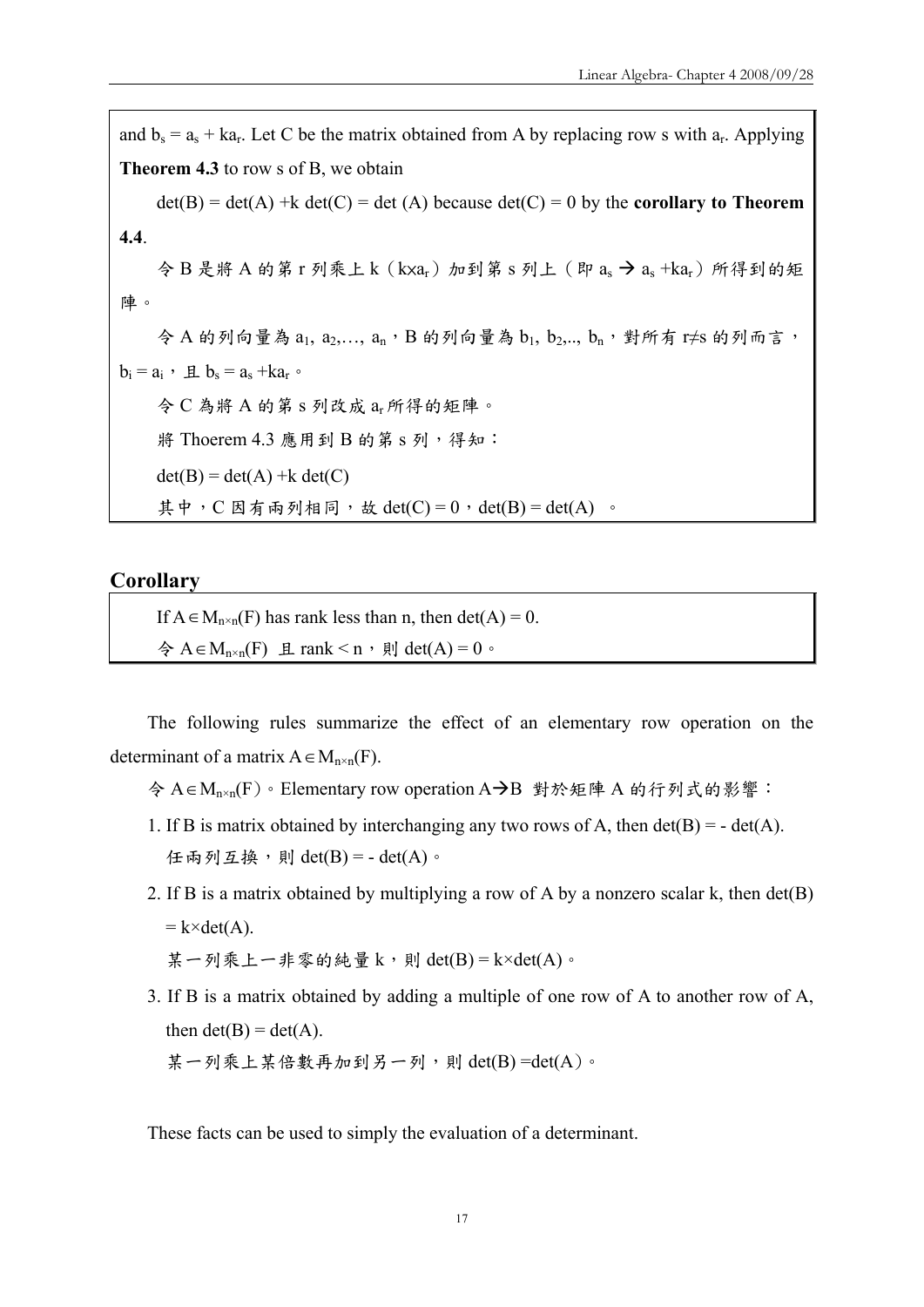#### **EXAMPLE**

Consider, for instance, the matrix 
$$
A = \begin{pmatrix} 1 & 3 & -3 \\ -3 & -5 & 2 \\ -4 & 4 & -6 \end{pmatrix}
$$
.

Adding 3 times row 1 of A to row 2 and 4 times row 1 to row 3, we obtain

$$
M = \begin{pmatrix} 1 & 4 & -3 \\ 0 & 4 & -7 \\ 0 & 16 & -18 \end{pmatrix}
$$

The cofactor expansion of M along the first row gives

$$
\text{det}(M) = (-1)^{1+1} M_{11} \cdot \text{det}(\widetilde{M}_{11}) + (-1)^{1+2} M_{12} \cdot \text{det}(\widetilde{M}_{12}) + (-1)^{1+3} M_{13} \cdot \text{det}(M_{13}) = 40 \dots
$$

But we can do even better. If we add -4 times row 2 of M to row 3, we obtain

$$
P = \begin{pmatrix} 1 & 4 & -3 \\ 0 & 4 & -7 \\ 0 & 0 & 10 \end{pmatrix} \quad \det(P) = \det(M) = \det(A) = 1 \times 4 \times 10 = 40.
$$

The determinant of an upper triangular matrix is the product of its diagonal entries.

#### **EXAMPLE 5**

To evaluate the determinant of the matrix  $\overline{\phantom{a}}$ ⎟ ⎟ ⎠ ⎞  $\overline{ }$  $\overline{a}$  $\mathsf I$ ⎝  $\big($ −  $= | -2 -3 4 - 4 4$ 2  $-3$   $-5$ 0 1 3  $B = |-2 -3 -5|$ .

Interchanging rows 1 and 2 of B produces

$$
C = \begin{pmatrix} -2 & -3 & -5 \\ 0 & 1 & 3 \\ 4 & -4 & 4 \end{pmatrix}
$$

By means of a sequence of elementary row operations.

$$
\begin{pmatrix} -2 & -3 & -5 \ 0 & 1 & 3 \ 4 & -4 & 4 \end{pmatrix} \rightarrow \begin{pmatrix} -2 & -3 & -5 \ 0 & 1 & 3 \ 0 & -10 & -6 \end{pmatrix} \rightarrow \begin{pmatrix} -2 & -3 & -5 \ 0 & 1 & 3 \ 0 & 0 & 24 \end{pmatrix}
$$
  
Thus det(C) = -2×1×24= -48.  
Since C was obtained from B by an interchanging of rows, it follows that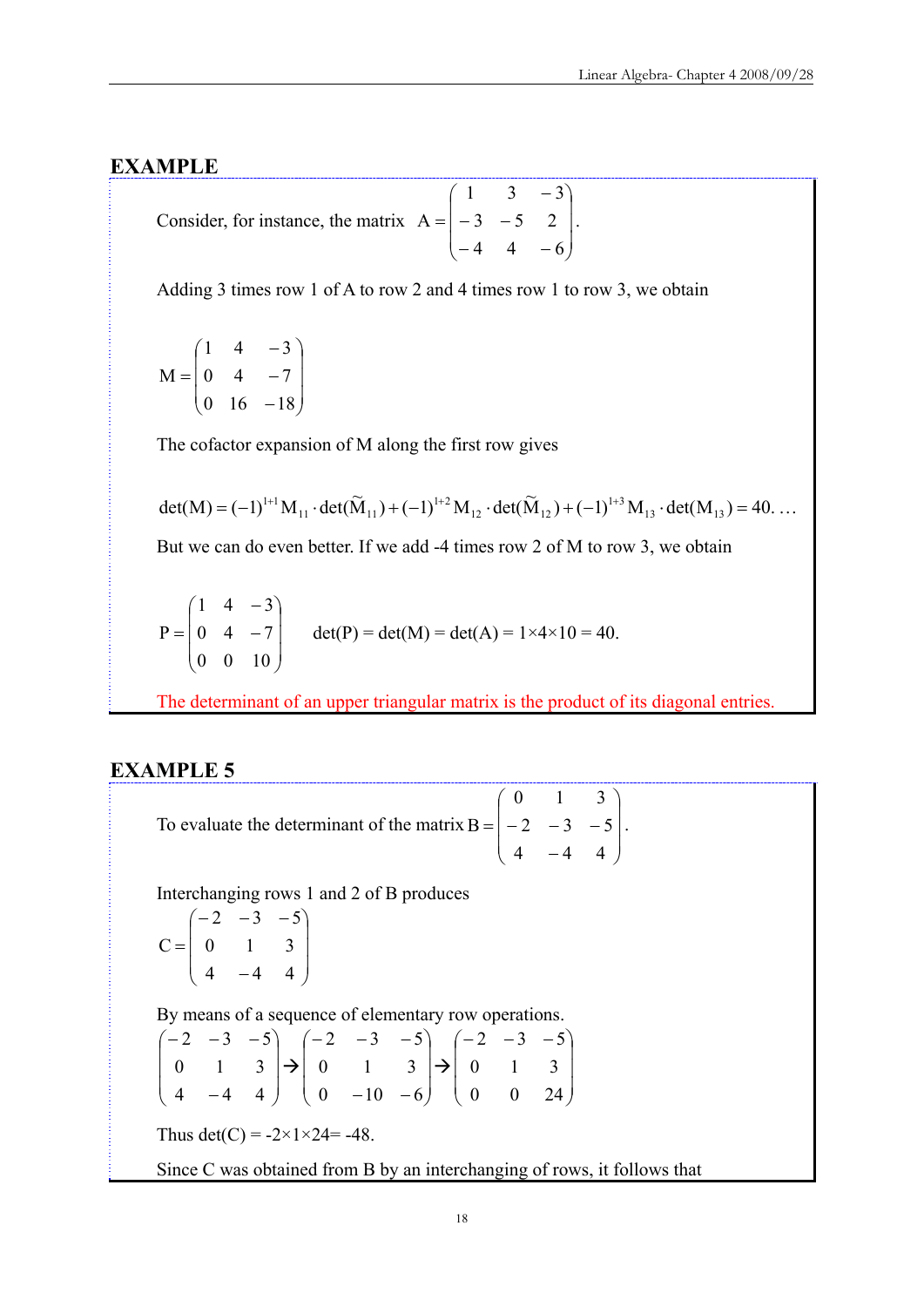$det(B) = -det(C) = 48.$ 

#### **Determinants Determinants**

**Example 2** Let A be a square matrix.

- $\Rightarrow$  The **minor** of the element  $a_{ii}$  is denoted  $M_{ii}$  and is the determinant of the matrix that remains after deleting row i and column j of A.
- $\Rightarrow$  The **cofactor** of  $a_{ii}$  is denoted C<sub>ij</sub> and is given by  $C_{ii} = (-1)^{i+j} M_{ii}$

 $\triangleleft$  Note that  $C_{ii} = M_{ii}$  or -M<sub>ij</sub>.

# *Example Example*

 $\begin{vmatrix} 1 & 3 \\ 4 & 2 \end{vmatrix}$  = (1 × 2) – (3 × 4) = –10 Minor of  $a_{32}$ :  $M_{32} = \begin{vmatrix} 1 & 0 & 3 \ 4 & -1 & 2 \ 0 & -2 & 1 \end{vmatrix} = \begin{vmatrix} 1 & 3 \ 4 & 2 \end{vmatrix} = (1 \times 2) - (3 \times 4) = \begin{vmatrix} 1 & 2 \\ 2 & 1 \end{vmatrix} = (-1 \times 1) - (2 \times (-2)) = 3$ Minor of  $a_{11}$ :  $M_{11} = \begin{vmatrix} 1 & 0 & 3 \\ 0 & -1 & 2 \\ 0 & -2 & 1 \end{vmatrix} = \begin{vmatrix} -1 & 2 \\ -2 & 1 \end{vmatrix} = (-1 \times 1) - (2 \times (-2)) =$  $\cdot$  Determine the minors and cofactors of the elements  $a_{11}$ and  $a_{32}$  of the following matrix A. ⎦ ⎢ ⎢ ⎣  $A = \begin{bmatrix} 1 & 0 & 3 \\ 4 & -1 & 2 \\ 0 & -2 & 1 \end{bmatrix}$ Cofactor of  $a_{11}$ :  $C_{11} = (-1)^{1+1} M_{11} = (-1)^2 (3) = 3$ Cofactor of  $a_{32}$ :  $C_{32} = (-1)^{3+2} M_{32} = (-1)^{5} (-10) = 10$ 

#### **Determinants Determinants**

**The determinant of a square matrix** is the sum of the products of the elements of the first row and their cofactors. If A is  $4 \times 4$ ,  $|A| = a_{11}C_{11} + a_{12}C_{12} + a_{13}C_{13} + a_{14}C_{14}$ If *A* is  $3 \times 3$ ,  $|A| = a_{11}C_{11} + a_{12}C_{12} + a_{13}C_{13}$ 

 $\cdot$  These equations are called **cofactor expansions** of |*A*|. If  $A$  is  $n \times n$ ,  $|A| = a_{11}C_{11} + a_{12}C_{12} + a_{13}C_{13} + \cdots + a_{1n}C_{1n}$ M

# **Determinants Determinants**

 $\cdot$  The determinant of a square matrix is the sum of the products of the elements of any row or column and their cofactors.

*i*th row expansion: *j*th column expansion:  $|A| = a_{1j}C_{1j} + a_{2j}C_{2j} + \cdots + a_{nj}C_{nj}$  $A = a_{i1}C_{i1} + a_{i2}C_{i2} + \cdots + a_{in}C_{in}$ 

 $\cdot$ There is a useful rule that can be used to give the sign part,  $(-1)$ i+j, of the cofactors in these expansions. The rule is summarized in the following array. ⎥ ⎤ ⎢ ⎡ + − + K

⎥ ⎥ ⎥

K

⎢ ⎢ ⎢ + − + − + −

M M

լ

⎦

 $\begin{bmatrix} -1 & 0 \\ -2 & 3 \\ 1 & 0 \end{bmatrix}$  $\begin{bmatrix} 2 & 1 & 0 \\ 0 & -1 & 0 \\ 7 & -2 & 3 \\ 0 & 1 & 0 \end{bmatrix}$   $\begin{bmatrix} 4 \\ 2 \\ 3 \\ 5 \\ -3 \end{bmatrix}$ 

⎥ ⎥ ⎥ ⎦

#### *Example Example*

 $\triangle$  Evaluate the determinant of the matrix.  $\begin{bmatrix} \vdots \\ \vdots \\ \vdots \end{bmatrix}$ ⎣ ⎡

$$
|A| = a_{13}C_{13} + a_{23}C_{23} + a_{33}C_{33} + a_{43}C_{43}
$$
  
= 0(C<sub>13</sub>) + 0(C<sub>23</sub>) + 3(C<sub>33</sub>) + 0(C<sub>43</sub>)  
(2) 1 4

$$
=30 -1 2
$$
  
\n0 1 -3  
\n
$$
=3(2)^{-1} 2 = 6(3-2) = 6
$$

# *Example Example*



#### *Example Example*

#### Find the determinant of the Find the determinant of the matrix A using the second row. ⎦ ⎢ ⎢ ⎢ լ  $\begin{bmatrix} 1 & 2 & - \end{bmatrix}$ = 4 2 1 3 0 1  $1 \t2 \t-1$ A  $= -12 + 0 + 6 = -6$  $= -3[(2 \times 1) - (-1 \times 2)] + 0[(1 \times 1) - (-1 \times 4)] - 1[(1 \times 2) - (2 \times 4)]$ 4 2  $\begin{vmatrix} 1 & -1 \\ 4 & 1 \end{vmatrix}$  - 1  $\begin{vmatrix} 1 & 2 \\ 4 & 2 \end{vmatrix}$  $\begin{vmatrix} 2 & -1 \\ 2 & 1 \end{vmatrix} + 0 \begin{vmatrix} 1 & -1 \\ 4 & 1 \end{vmatrix}$  $=-3\begin{vmatrix} 2 & -1 \\ 1 & -1 \end{vmatrix}$  + 0  $\begin{vmatrix} 1 & -1 \\ 1 & -1 \end{vmatrix}$  $A = a_{21}C_{21} + a_{22}C_{22} + a_{23}C_{23}$

# **Computing Determinants**

$$
A = \begin{bmatrix} a_{11} & a_{12} \\ a_{21} & a_{22} \\ a_{31} & a_{32} \\ a_{31} & a_{32} \\ a_{32} & a_{33} \end{bmatrix} \Rightarrow |A| = a_{11}a_{22} - a_{12}a_{21}
$$
  
\n
$$
A = \begin{bmatrix} a_{11} & a_{12} & a_{13} \\ a_{21} & a_{22} & a_{23} \\ a_{31} & a_{32} & a_{33} \end{bmatrix} \Rightarrow \begin{bmatrix} a_{11} & a_{12} & a_{13} \\ a_{21} & a_{22} & a_{23} \\ a_{31} & a_{32} & a_{33} \end{bmatrix} \Rightarrow \begin{bmatrix} a_{11} & a_{12} & a_{13} \\ a_{21} & a_{22} & a_{23} \\ a_{31} & a_{32} & a_{33} \end{bmatrix} \Rightarrow A = a_{11}a_{22}a_{33} + a_{12}a_{21}a_{32}
$$
  
\n(diagonal products from left to right)  
\n
$$
= a_{13}a_{22}a_{31} - a_{11}a_{23}a_{32} - a_{12}a_{21}a_{33}
$$
  
\n(diagonal products from right to left)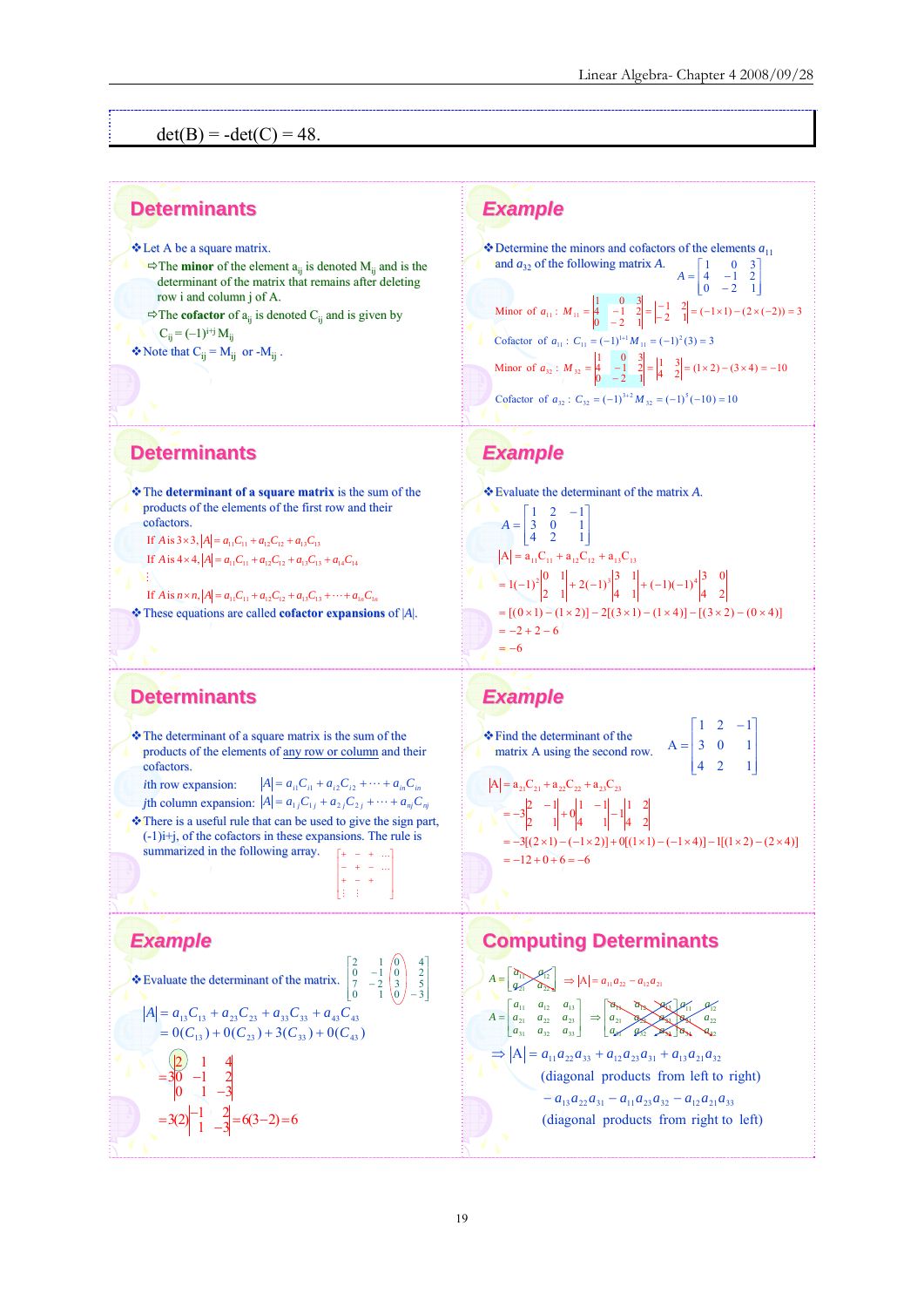# **4-3 Properties of Determinants**

In Theorem 3.1, we saw that performing an elementary row operation on a matrix can be accomplished by multiplying the matrix by an elementary matrix. This result is very useful in studying the effects on the determinant of applying a sequence of elementary row operations.

依據 Theorem 3.1,對一矩陣執行基本列運算等同於對該矩陣乘上一個基本矩陣。 此結果用來研究一矩陣經過一系列的基本列運算後,對其行列式的影響,是非常有用 的。

For an n×n identity matrix I, the following facts are about the determinants of elementary matrices. [Identity matrix I  $\rightarrow$  elementary row operation  $\rightarrow$  E]

- 1. If E is an elementary matrix obtained by interchanging any two rows of I, the det(E) = -1.
	- $E$  是將 I 的任兩列互換,則 det(E) = -1。
- 2. If E is an elementary matrix obtained by multiplying some row of U by the zonzero scalar k, then  $det(E) = k$ .  $E$  是將 I 的某一列乘上非零純量,則 det(E) = k。
- 3. If E is an elementary matrix obtained by adding a multiply of some row of I to another row, then  $det(E) = 1$ .  $E$  是將  $I$  的某一列乘上非零純量再加到另一列,則 det $(E) = 1$ 。

#### **Theorem 4.7** 矩陣相乘的行列式

For any A,  $B \in M_{n \times n}(F)$ ,  $det(AB) = det(A) \cdot det(B)$ .

#### **Corollary** 矩陣可逆與行列式的關係

A matrix  $A \in M_{n \times n}(F)$  is invertible if and only if det(A)  $\neq 0$ . Furthermore, if A is invertible, then det( $A^{-1}$ ) =  $\frac{1}{det(A)}$ . 令 A∈M<sub>n×n</sub>(F) 且為可逆的『若且唯若』條件為 det(A) ≠ 0。再者,若 A 可 逆, 則 det(A<sup>-1</sup>) =  $\frac{1}{\det(A)}$ .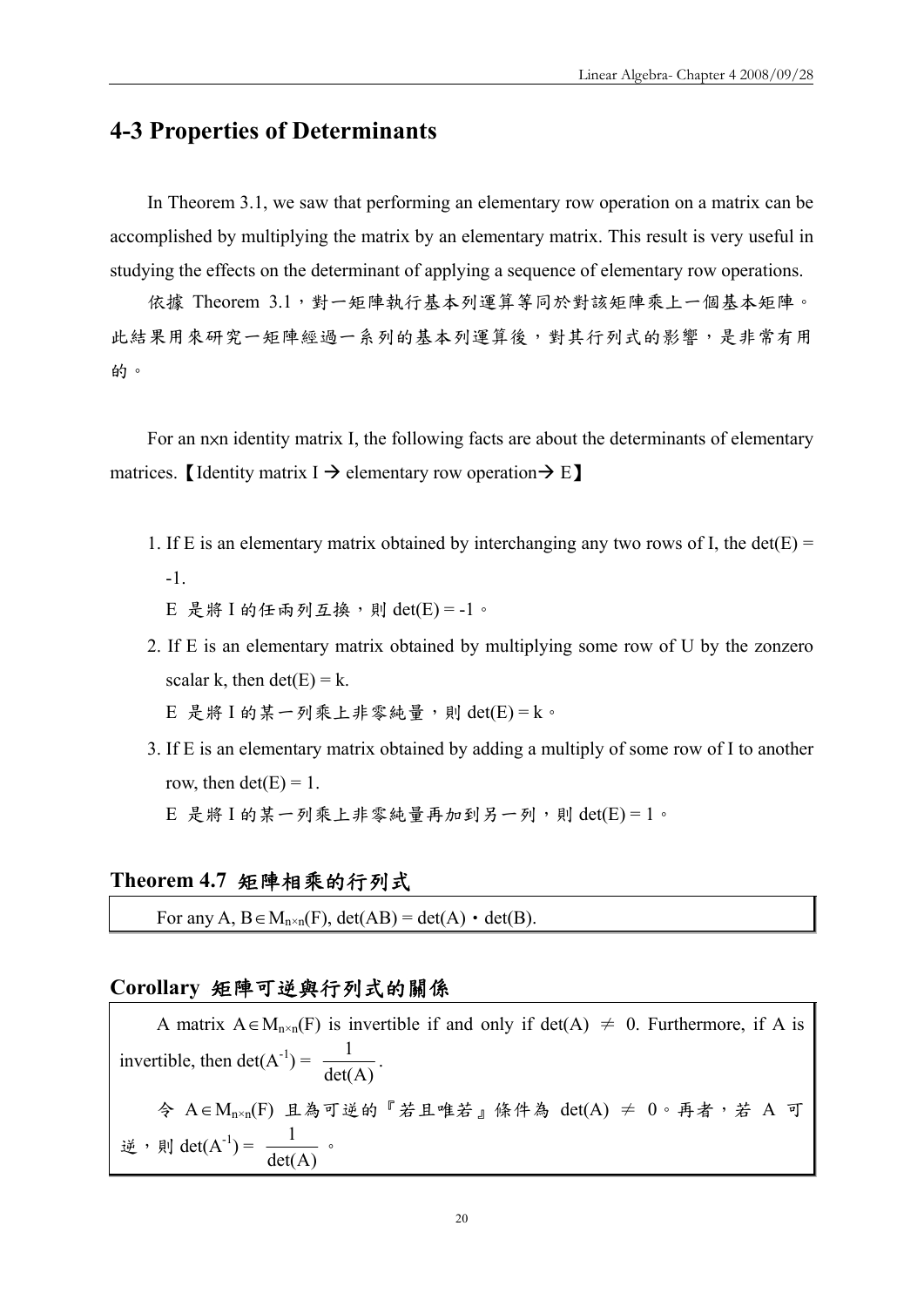#### **Theorem 4.8** 矩陣倒置的行列式

For any  $A \in M_{n \times n}(F)$ , det $(A^t) = det(A)$ .

#### **Theorem 4.9 Cramer's Rule**

Let  $Ax = b$  be the matrix form of a system of n linear equations in n unknowns, where  $x = (x_1, x_2,...,x_n)^t$ . If det $(A) \neq 0$ , then this system has a unique solution, and for each k (k =  $1, 2, \ldots, n$ ),

 $x_k = \frac{\det(M_k)}{\det(A)}$ , where  $M_k$  is the nxn matrix obtained from A by replacing column k of A

by b.

 $\hat{\phi}$  Ax = b 代表含 n 個未知數、n 個線性方程式的方程組,若 det(A)≠0,則此方 程組具有唯一解,且該組解的每一元素為 xk =  $\frac{\det(M_\mathrm{k})}{\det(A)}$ 。其中  $M_\mathrm{k}$  為將 A 矩陣的第 k 行換成 b 後所得到的矩陣,也是一個 nxn 的矩陣。

#### 【**Proof**】

If det(A) $\neq$ 0, then the system Ax = b has a unique solution by the corollary to Theorem 4.7 and Theorem 3.10.

For each integer k (1≤k≤n), let  $a_k$  denote the kth column of A and  $X_k$  denote the matrix obtained from the  $n \times n$  identity matrix by replacing column k by x.

Then by Theorem 2.13,  $AX_k$  is the n×n matrix whose ith column is

 $Ae_i = a_i$  if  $i \neq k$  and  $Ax = b$  if  $i=k$ .

Thus  $AX_k = M_k$ .

Evaluating  $X_k$  by cofactor expansion along row k produces

 $det(X_k) = x_k \cdot det(I_{n-1}) = x_k$ 

Hence by Theorem 4.7

 $det(M_k) = det(AX_k) = det(A) \cdot det(X_k) = det(A) \cdot x_k$ 

Therefore

 $x_k = |det(A)|^{-1} \cdot det(M_k).$ 

依據 Corollary to Theorem 4.7 與 Theorem 3.10,

若 det(A)≠0,則 Ax = b 具有唯一解。

對每一個正整數 k  $(1 \leq k \leq n)$  而言, 令 ak 為 A 的第 k 行  $(Column)$ ,  $X_k$  為將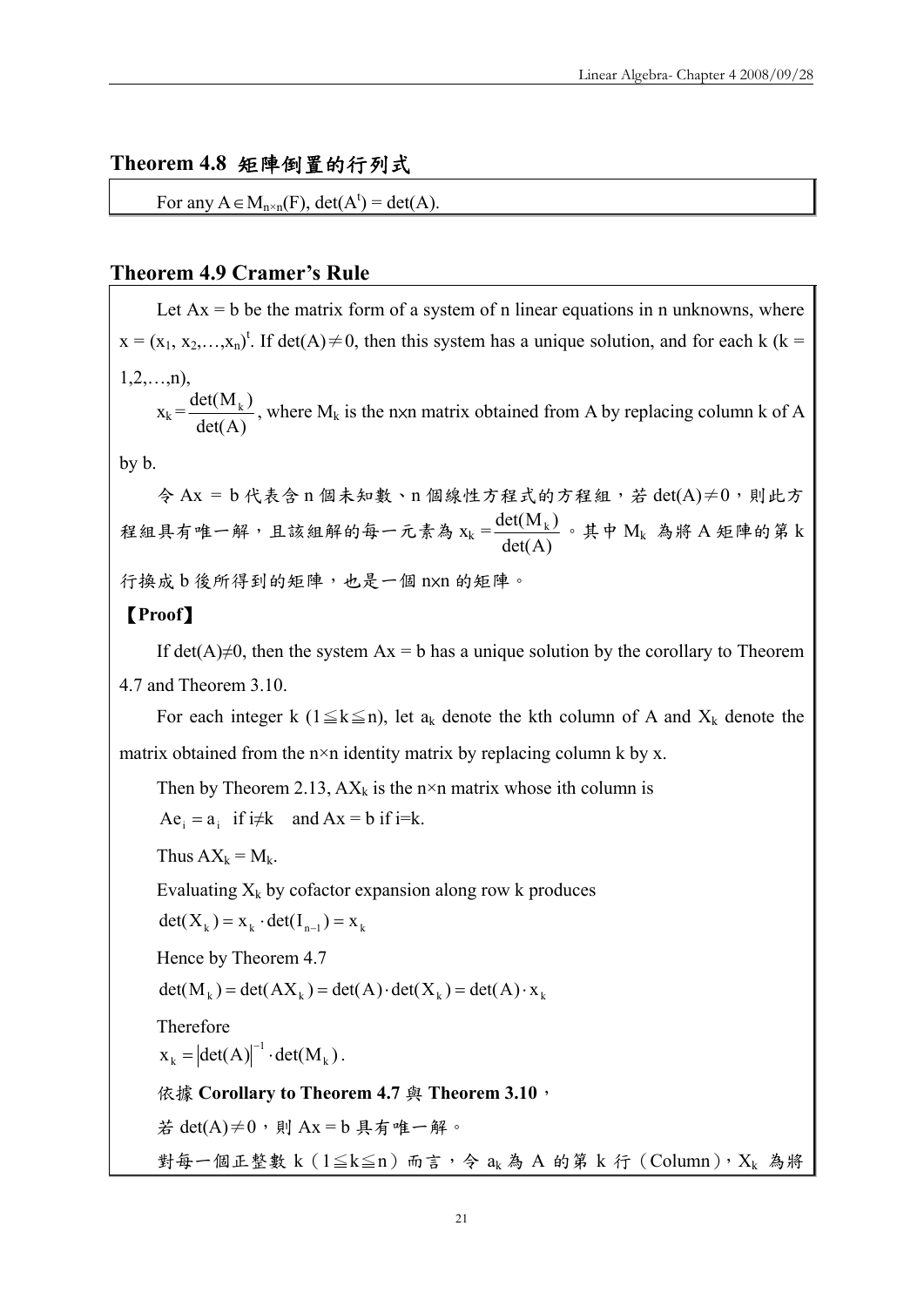單位矩陣的第 k 行換成 x。 即 A =  $[a_1 \ a_2 \ ... \ a_k \ ... \ a_{n-1} \ a_n]$   $(a_1, a_2,... a_k, a_{n-1}, a_n$  均為行向量  $X_1 = [x \ 0 \ ... \ 0 \ ... \ 0 \ 0], \quad X_2 = [1 \ x \ ... \ 0 \ ... \ 0 \ 0], \dots$  $X_k = [1 \ 0 \dots \ X \dots \ 0 \ 0]$  (x 為行向量,  $X_k$ 為 n×n 矩陣) 依據 Theorem  $2.13$ ,  $AX_k$  是 n×n 的矩陣, 其第 i 行為  $i$  Ae<sub>i</sub> = a<sub>i</sub> (若 i≠k) 及 Ax = b (若 i=k)。 因此  $AX_k = M_k \cdot (\nightharpoonup x \, \times \, \hat{x} \, \text{i} \, \hat{\pi} \, \hat{a}_i \, \times \, \hat{x} \, \text{i-k} \, \hat{x} \, \text{i} \, \hat{\pi} \, \hat{a}_i)$  b, 奥  $M_k$ 的定義相 符,故  $AX_k$ 的結果即為 $M_k$ 。) 利用沿著第 k 列的餘因子展開計算行列式  $det(X_k) = x_k \cdot det(I_{n-1}) = x_k$ 依據 **Theorem 4.7**,  $det(M_k) = det(AX_k) = det(A) \cdot det(X_k) = det(A) \cdot x_k$ 因此  $x_k = |det(A)|^{-1} \cdot det(M_k)$ 。 Theorem 2.13 A 為 m×n 的矩陣與 B 為 n×p 的矩陣, u<sub>j</sub> 與 v<sub>j</sub> 分別為 AB 與 B 的第 j 行 ( $1 \leq j \leq p$ ) ∘ 則 (a)  $u_j = A v_j$ . (b)  $v_j = B e_j$ , where  $e_j$  is the j<sup>th</sup> standard vector of  $F^p$ . Corollary to Theorem 4.7 令 A∈M<sub>n×n</sub>(F) 且為可逆的『若且唯若』條件為 det(A) ≠  $0 \cdot \bar{A}$  子,若 A 可逆,則 det(A<sup>-1</sup>)=  $\frac{1}{\det(A)}$ 。 Theorem 3.10 令 Ax = b 為含 n 個未知數、n 個線性方程式的方程組,若 A 為可逆, 則方程組恰有一個解,解為 A<sup>-1</sup>b。反之,若該方程組恰有一個解,則 A 為可逆。

#### **EXAMPLE 1**

We illustrate Theorem 4.9 by using Cramer's rule to solve the following system of linear equations:

利用 Cramer's rule 來解下列方程式:

$$
x_1 + 2x_2 + 3x_3 = 2
$$
  
\n
$$
x_1 + x_3 = 2
$$
  
\n
$$
x_1 + x_2 - x_3 = 1.
$$

The matrix form of this system of linear equations is  $Ax = b$ , where

$$
A = \begin{pmatrix} 1 & 2 & 3 \\ 1 & 0 & 1 \\ 1 & 1 & -1 \end{pmatrix} \text{ and } b = \begin{pmatrix} 2 \\ 3 \\ 1 \end{pmatrix}
$$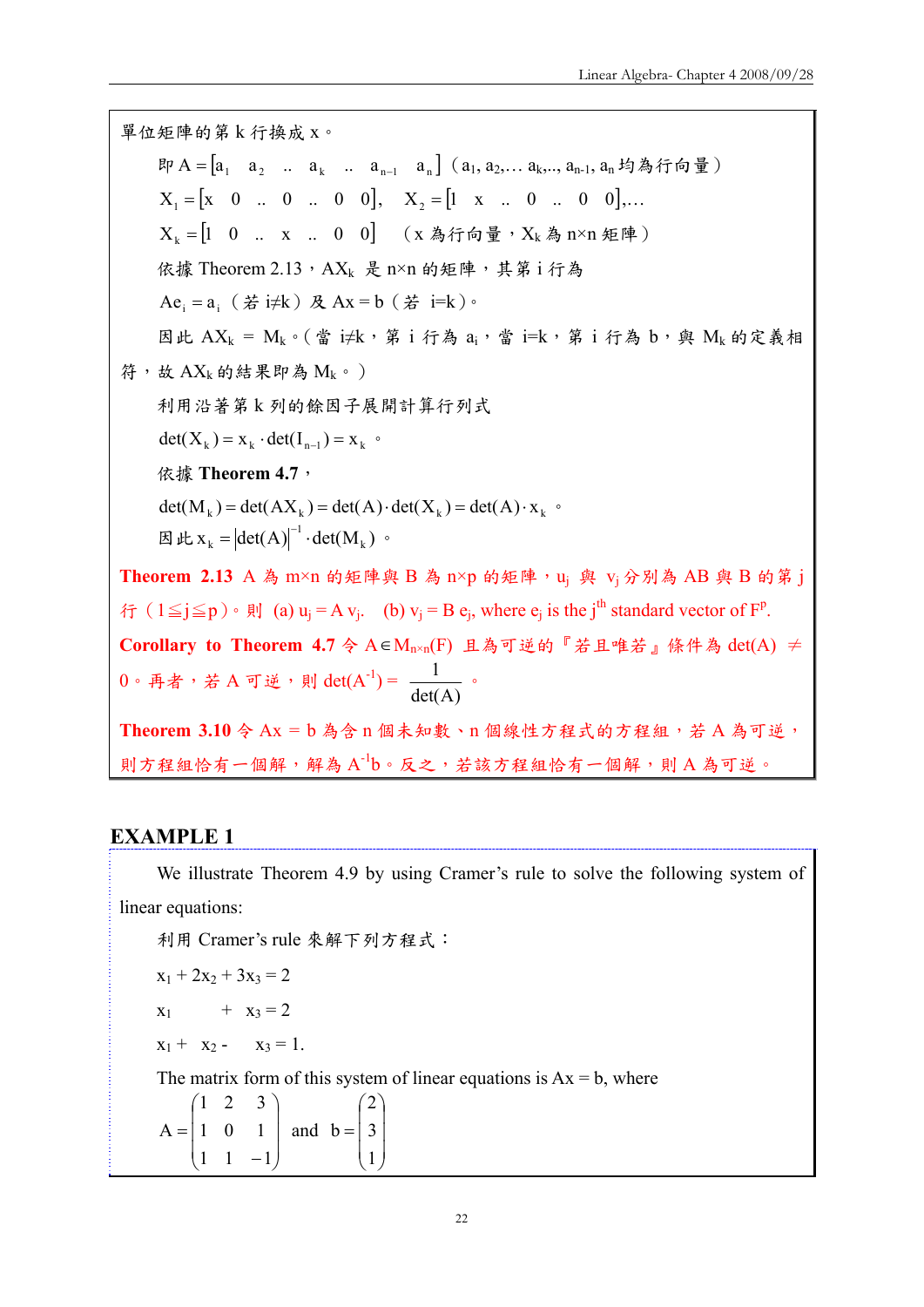Because det(A) = 6, Cramer's rule applies. Using the notation of Therorem 4.9, we

have

$$
x_1 = \frac{\det(M_1)}{\det(A)} = \frac{\det\begin{pmatrix} 2 & 2 & 3 \\ 3 & 0 & 1 \end{pmatrix}}{\det(A)} = \frac{1}{\det(A)} = \frac{15}{6} = \frac{5}{2}
$$
  

$$
x_2 = \frac{\det(M_2)}{\det(A)} = \frac{\det\begin{pmatrix} 1 & 2 & 3 \\ 1 & 3 & 1 \\ 1 & 1 & -1 \end{pmatrix}}{\det(A)} = \frac{-6}{6} = -1
$$
  

$$
x_3 = \frac{\det(M_3)}{\det(A)} = \frac{\det\begin{pmatrix} 1 & 2 & 2 \\ 1 & 0 & 3 \\ 1 & 1 & 1 \end{pmatrix}}{\det(A)} = \frac{3}{6} = \frac{1}{2}
$$

Thus the unique solution to the given system of linear equations is  $(x_1, x_2,...,x_n)$  $(5/2, -1, 1/2)$ 

#### **EXAMPLE 2**

The volume of the parallelpiped having the vectors  $a_1 = (1, -2, 1), a_2 = (1, 0, -1),$  and  $a_3 = (1, 1, 1)$  as adjacent sides is 利用六面體三個鄰邊向量來決定平行六面體的體積: det | 1 0  $-1$  | = 6. 1 1 1  $1 -2 1$  $\overline{\phantom{a}}$  $\overline{\phantom{a}}$ ⎠  $\left| \right|$  $\overline{ }$  $\mathsf I$  $\mathsf I$ ⎝  $\overline{1}$ −

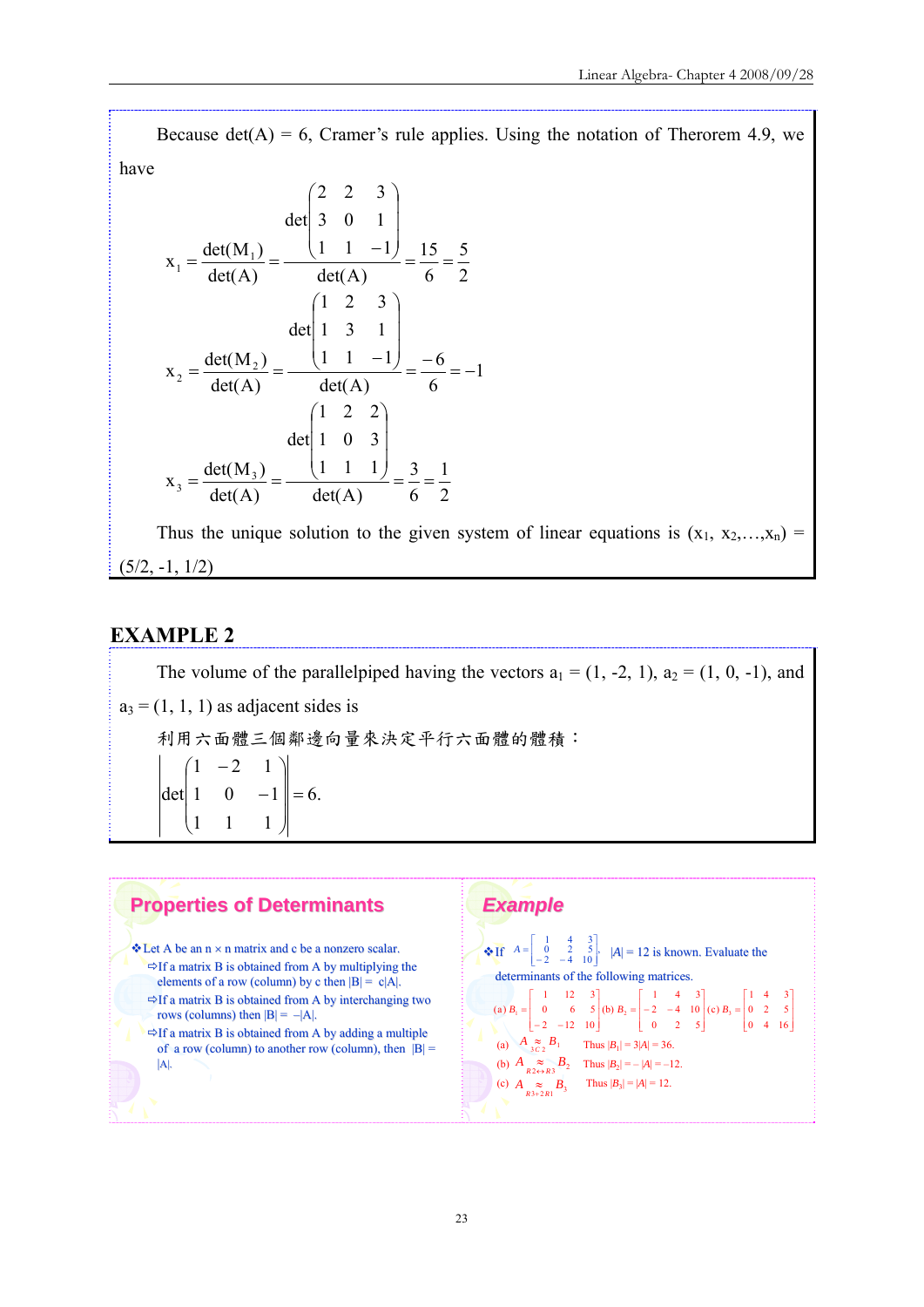